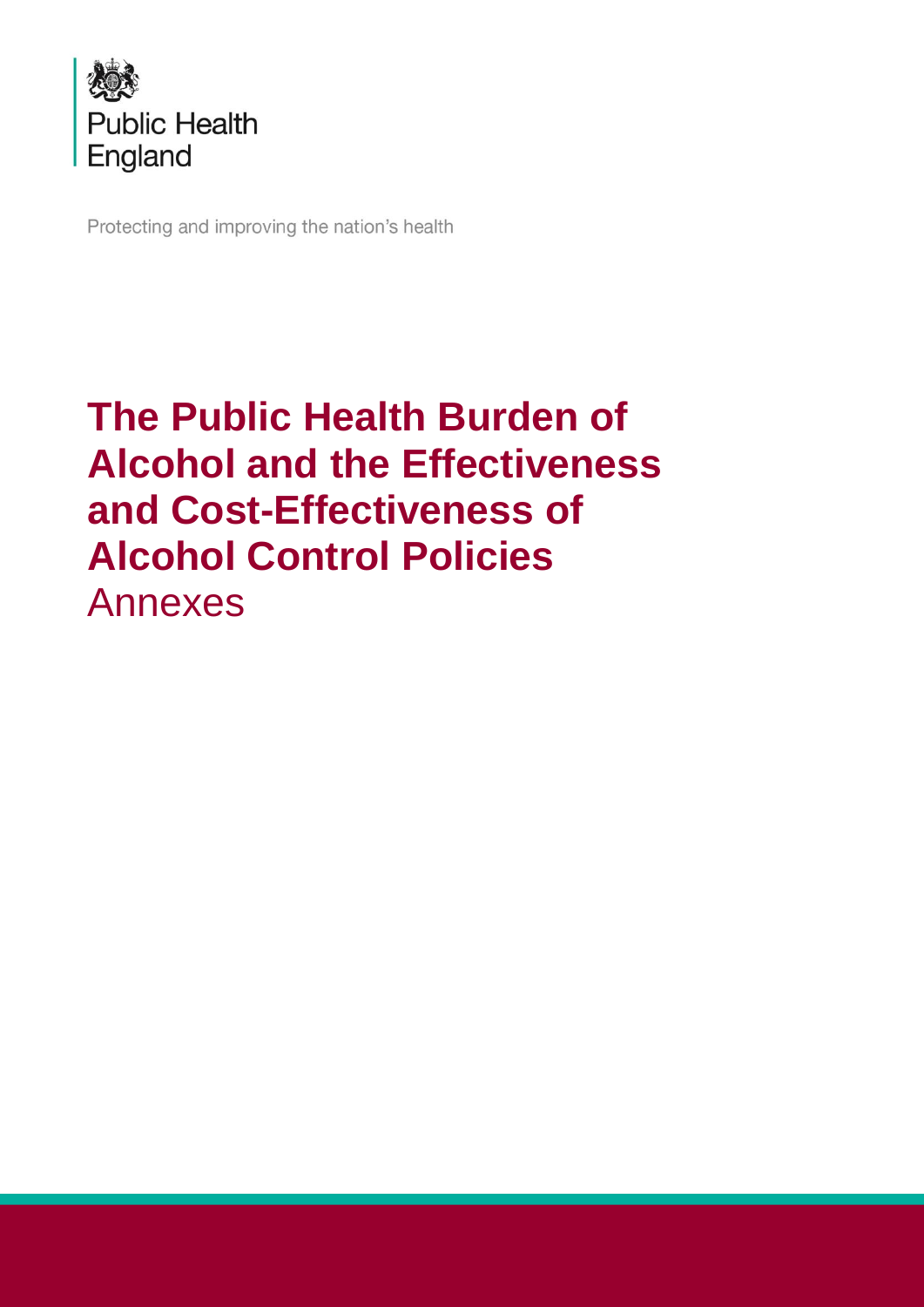# <span id="page-1-0"></span>About Public Health England

Public Health England exists to protect and improve the nation's health and wellbeing, and reduce health inequalities. We do this through world-class science, knowledge and intelligence, advocacy, partnerships and the delivery of specialist public health services. We are an executive agency of the Department of Health, and are a distinct delivery organisation with operational autonomy to advise and support government, local authorities and the NHS in a professionally independent manner.

Public Health England Wellington House 133-155 Waterloo Road London SE1 8UG Tel: 020 7654 8000 [www.gov.uk/phe](http://www.gov.uk/phe) Twitter: [@PHE\\_uk](https://twitter.com/PHE_uk) Facebook: [www.facebook.com/PublicHealthEngland](http://www.facebook.com/PublicHealthEngland)

Prepared by: Dr Robyn Burton, Clive Henn, Don Lavoie, Alanna Wolff, Professor John Marsden, Professor Nick Sheron and staff at PHE

For queries relating to this document, please contact: [alcoholenquiries@phe.gov.uk](mailto:alcoholenquiries@phe.gov.uk)

#### © Crown copyright 2016

You may re-use this information (excluding logos) free of charge in any format or medium, under the terms of the Open Government Licence v3.0. To view this licence, visit [OGL](https://www.nationalarchives.gov.uk/doc/open-government-licence/version/3/) or email [psi@nationalarchives.gsi.gov.uk.](mailto:psi@nationalarchives.gsi.gov.uk) Where we have identified any third party copyright information you will need to obtain permission from the copyright holders concerned.

Published: December 2016 PHE publications gateway number: 2016490

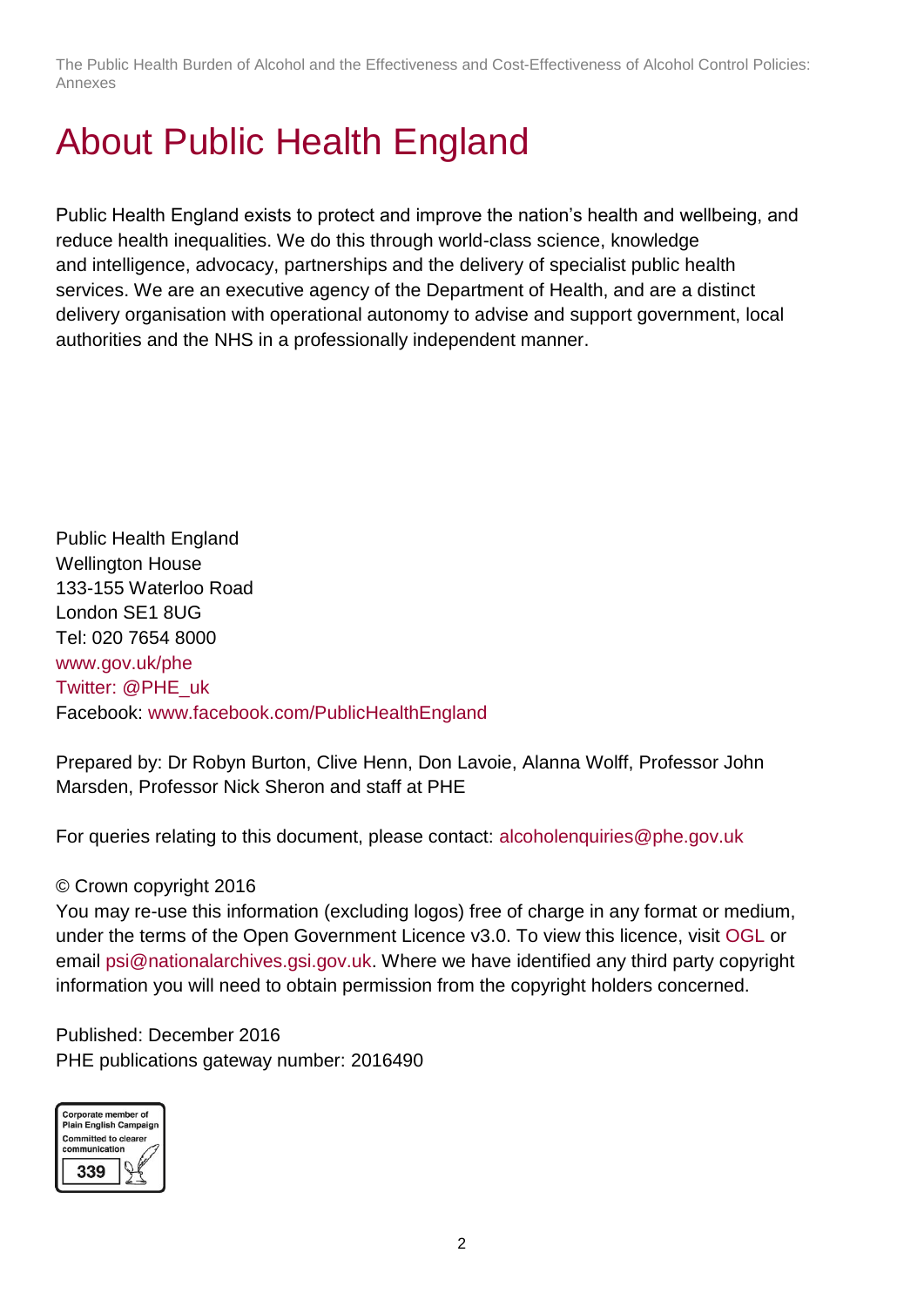## **Contents**

| About Public Health England                              | $\overline{2}$ |
|----------------------------------------------------------|----------------|
| Annexe 1                                                 | 4              |
| Methodology                                              | 4              |
| Annexe 2                                                 | 15             |
| Members of the expert advisory group                     | 15             |
| Methods paper peer reviewers                             | 15             |
| Commissioned reviews/reports peer reviewers              | 16             |
| Peer review workshop                                     | 16             |
| Final peer review                                        | 16             |
| Annexe 3                                                 | 17             |
| Glossary                                                 | 17             |
| Annexe 4                                                 | 27             |
| Minimum alcohol duty rates according to the EU directive | 27             |
| Annexe <sub>5</sub>                                      | 28             |
| Rates of alcohol duty in the UK                          | 28             |
| Annexe 6                                                 | 29             |
| Definitions of drinker type by gender                    | 29             |
| Annexe <sub>7</sub>                                      | 30             |
| Key search terms used in this review                     | 30             |
| References                                               | 31             |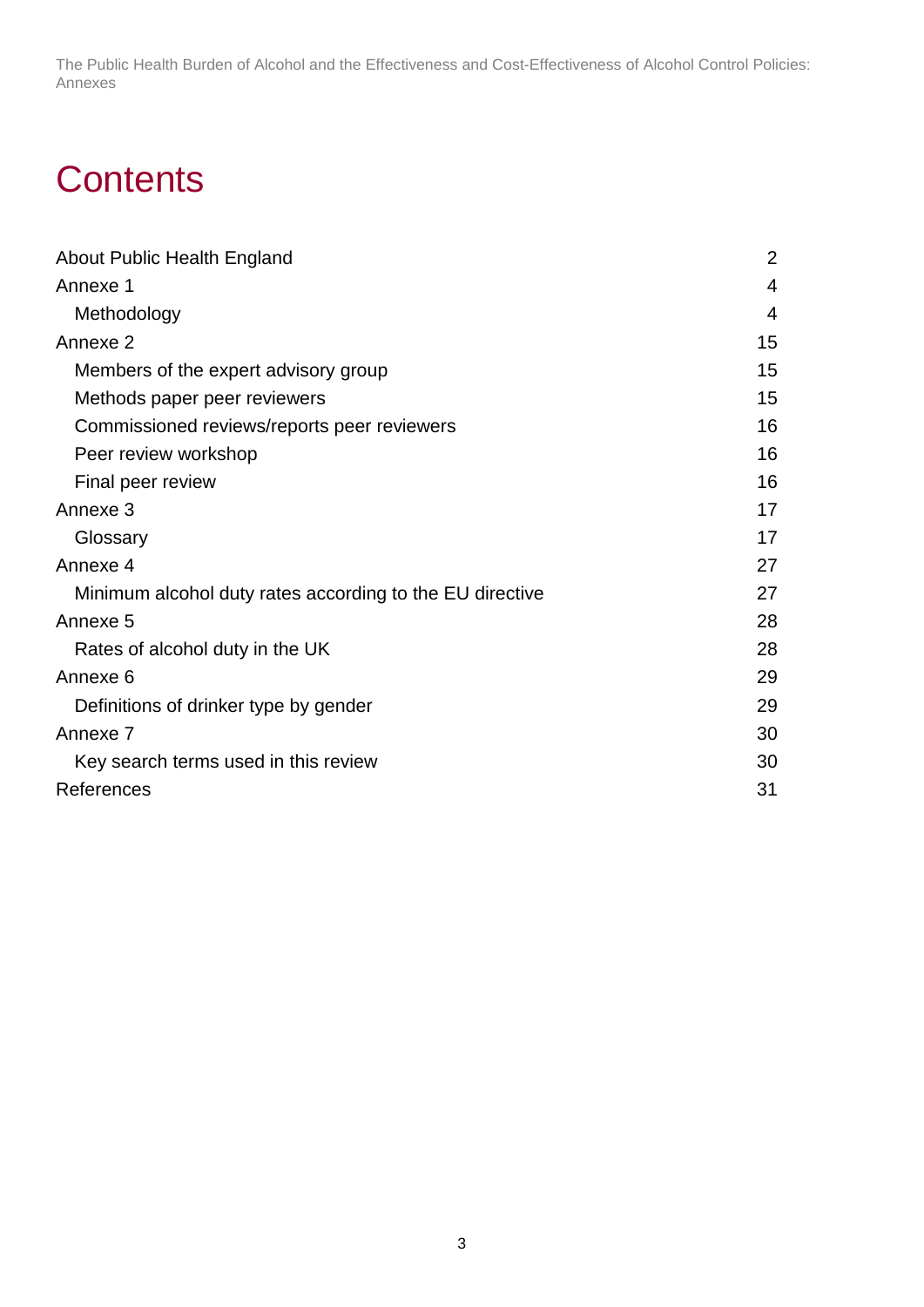## <span id="page-3-0"></span>Annexe 1

## <span id="page-3-1"></span>Methodology

### Design

The present study used a 'rapid review methodology' to search and evaluate published evidence used by universities, UK government departments, and allied agencies. Definitions, methods and applications of rapid reviews vary from traditional systematic review methods by utilising more stringent search strategies with stricter eligibility criteria centring around year of publication, search databases, language, and sources beyond electronic searches (1,2). Rapid reviews involve the same level of rigour employed for a systematic review, but by agreeing sharply focused search parameters and limiting the searches and databases used, the process can be accelerated to deliver robust results within a limited time or resource framework (2).

### Procedure

The review was implemented in the following stages: harm and policy identification, literature search and evidence selection, data extraction, study quality rating, and synthesis of evidence.

#### Policy and harm identification

Four main areas of alcohol-related harm and seven broad policy areas were identified (Tables 1a and 1b). These were informed by previous expert reviews (3–8) and guided discussion with an expert advisory group setup at the outset of this work (Annexe 2).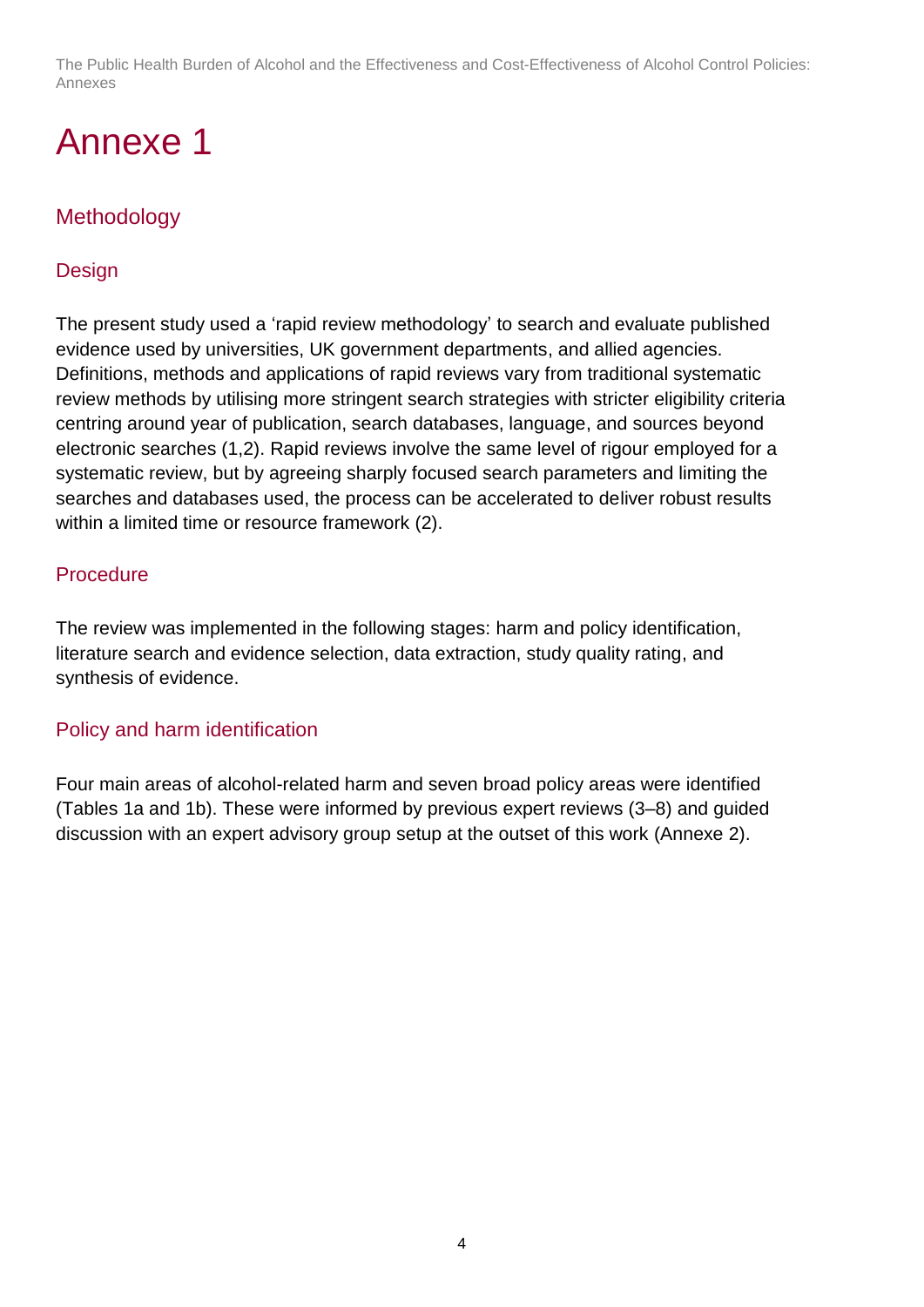| Alcohol-related<br>harms | <b>Specific harms</b>                                                                                               |
|--------------------------|---------------------------------------------------------------------------------------------------------------------|
| Alcohol                  | 1. Alcohol-related hospital admissions                                                                              |
| consumption and          | 2. Alcohol-related mortality                                                                                        |
| health                   | 3. Cancer                                                                                                           |
|                          | 4. Liver cancer                                                                                                     |
|                          | 5. The cardiovascular system: hypertension, haemorrhagic and<br>ischemic stroke, heart disease, atrial fibrillation |
|                          | 6. Pregnancy                                                                                                        |
|                          | 7. The central nervous system: alcoholic neuropathy, epilepsy                                                       |
|                          | 8. Brain damage: Wernicke-Korsakoff's syndrome, dementia                                                            |
|                          | 9. Injury                                                                                                           |
|                          | 10. Unsafe sex                                                                                                      |
|                          | 11. Mental health and wellbeing: alcohol use disorders,                                                             |
|                          | depression and anxiety, bipolar disorder, suicide                                                                   |
|                          | 12. Other health correlates: diabetes, pancreatitis, pneumonia,                                                     |
|                          | tuberculosis, overweight and obesity, psoriasis                                                                     |
| Alcohol and the          | 1. The impact of parental consumption and attitudes on children                                                     |
| family                   | 2. Parental provision of alcohol to children and adolescents                                                        |
|                          | 3. Relationship breakdown                                                                                           |
|                          | 4. Adverse childhood experiences                                                                                    |
|                          | 5. Alcohol consumption and intimate partner violence                                                                |
| Alcohol and              | 1. The cost of alcohol to the workplace                                                                             |
| employment               | 2. Sick leave due to harmful alcohol consumption                                                                    |
|                          | 3. Alcohol, job strain and long working hours                                                                       |
|                          | 4. Alcohol and unemployment                                                                                         |
| Crime and                | 1. The types of crime associated with alcohol                                                                       |
| disorder                 | 2. Alcohol-related assaults caused by glass and bottles                                                             |
|                          | 3. The prevalence of alcohol use disorders in the prison<br>population                                              |
|                          | 4. Perceptions of crime in the night-time economy                                                                   |
|                          | 5. Alcohol consumption and sexual assault                                                                           |

### **Table 1a: Identified alcohol-related harms included in this review**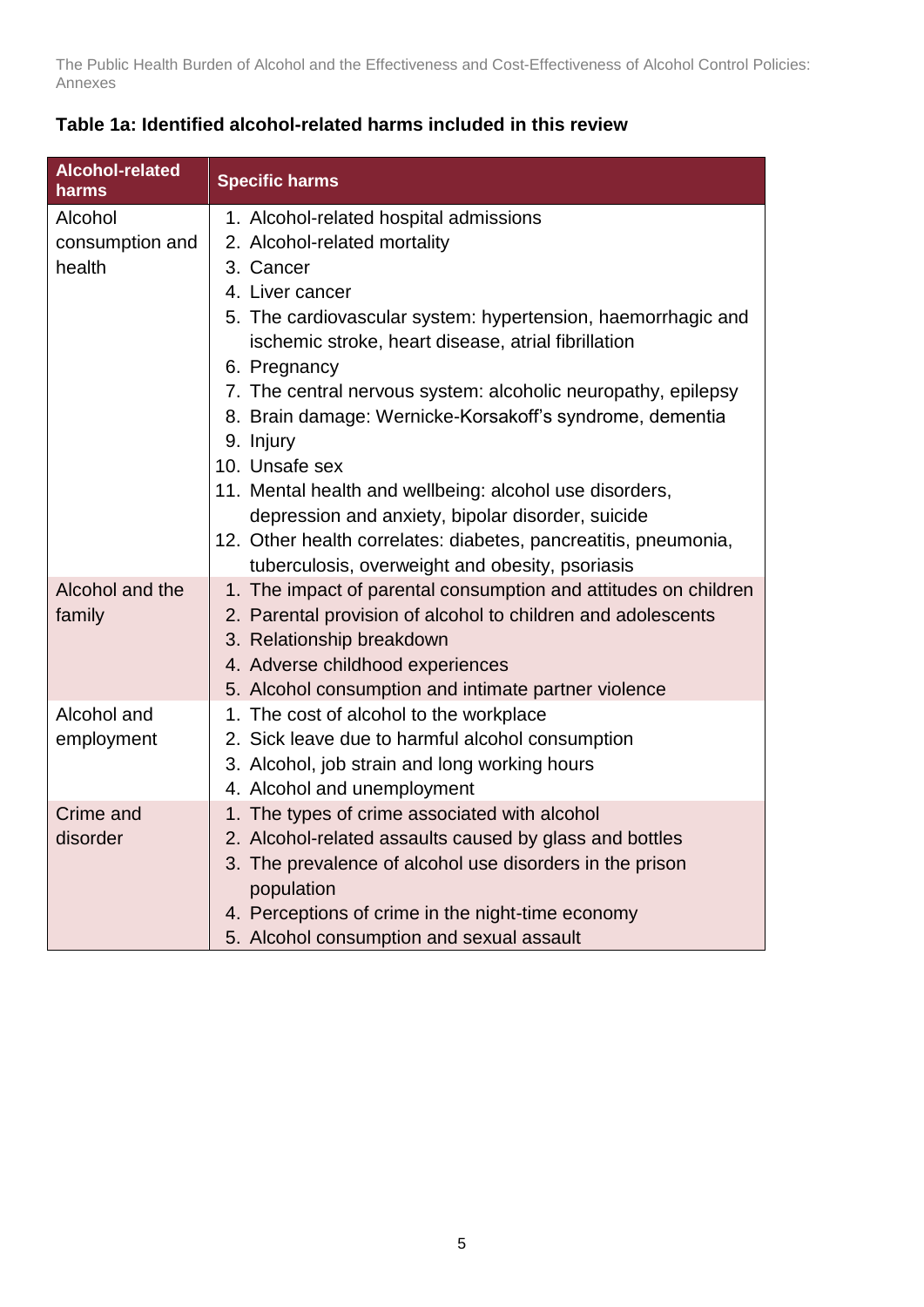| <b>Alcohol control</b>     | <b>Specific policy</b>                                                 |
|----------------------------|------------------------------------------------------------------------|
| and demand                 |                                                                        |
| reduction policies         |                                                                        |
|                            | 1. Taxation                                                            |
| Taxation and price         |                                                                        |
| regulation                 | 2. Minimum pricing                                                     |
|                            | 3. The relative and combined impact of taxation and other pricing      |
|                            | policies                                                               |
|                            | 4. Banning the sales of alcohol below the cost of taxation             |
|                            | 5. Bans or restrictions on price promotions                            |
| Regulating                 | 1. Advertising bans                                                    |
| marketing                  | 2. Industry self-regulation of alcohol marketing                       |
|                            | 3. Specific actions to protect children from exposure to alcohol       |
|                            | marketing                                                              |
| Regulating                 | 1. Density of alcohol outlets                                          |
| availability               | 2. Hours and days of sale                                              |
|                            | 3. The responsibility deal pledge to "remove 1bn units of alcohol sold |
|                            | annually from the market by" "improving consumer choice of             |
|                            | lower alcohol products"                                                |
| Providing                  | 1. Mass media campaigns which aim to change alcohol consumption        |
| information and            | 2. Social marketing approaches                                         |
| education                  | 3. Social norm approaches                                              |
|                            | 4. Alcohol education programmes                                        |
|                            | 5. Labelling of alcoholic beverages                                    |
| Managing the               | 1. Multicomponent community programmes                                 |
| drinking                   | 2. Server training                                                     |
| environment                | 3. Server liability                                                    |
|                            | 4. Replacing glassware with safer alternatives                         |
|                            | 5. Voluntary removal of the sale of high strength alcohol              |
|                            | 6. Policing and enforcement approaches                                 |
|                            | 7. Public drinking bans                                                |
| Reducing drink-            | 1. Blood alcohol concentration limits                                  |
| driving                    | 2. Breath testing                                                      |
|                            | 3. Graduated driver licensing                                          |
|                            | 4. Immediate licence revocation                                        |
|                            | 5. Alcohol ignition interlock devices                                  |
|                            | 6. Preventive education programmes targeting drink-driving offenders   |
|                            | 7. Designated driver programmes                                        |
|                            | 8. Mass media campaigns to prevent drink driving                       |
| <b>Brief interventions</b> | 1. Identification and brief advice in primary health care              |
| and treatment              | 2. Identification and brief advice in emergency departments            |
|                            | 3. Identification and brief advice in criminal justice settings        |
|                            | 4. Electronic identification and brief advice                          |
|                            | 5. Identification and brief advice in adolescents                      |
|                            | 6. Identification and brief advice in sexual health clinics            |
|                            | 7. Identification and brief advice in pharmacies                       |
|                            | 8. Identification and brief advice in the workplace                    |
|                            | 9. Psychosocial or psychological treatment for alcohol dependence      |
|                            | 10. Pharmacological for alcohol dependence                             |

### **Table 1b: Identified alcohol control policies included in this review**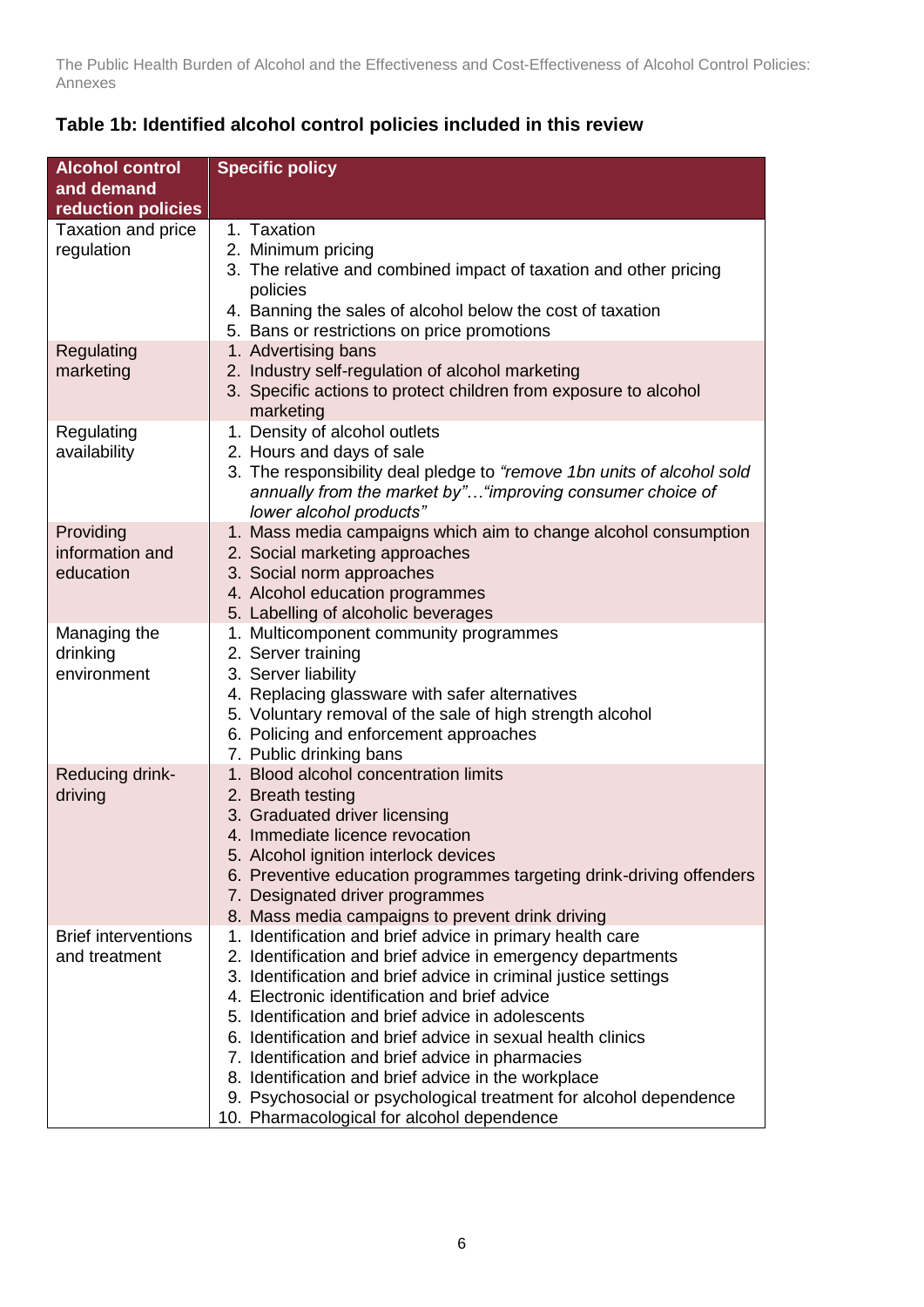### Search strategy

Electronic databases (MEDLINE; Pubmed) were searched for studies identifying alcoholrelated harms or the effectiveness and cost-effectiveness of alcohol control policies for reducing alcohol consumption or harm. Supplementary search strategies included hand searches of references from key publications and input from an expert advisory group (Annexe 2). Inclusion periods ranged from 2000 to 2016.

Keywords and phrases used in the literature search were selected in an attempt to balance sensitivity with specificity in line with the rapid review approach. In practice, this meant the search terms used were more focused than those typically used in a full systematic review. An overview of the search terms used in this review can be seen in Annexe 7.

## Study selection

Papers identified from the literature search were preferentially selected according to a hierarchy of evidence (Figure 1). This was operationalised as selecting the most recent review, including meta-analyses, and eligible studies published after this review. Where two or more reviews existed, preferential selection was given to higher-quality reviews, or those with most relevance to the English context.

Higher quality reviews were defined as those which included studies which sat higher up the evidence hierarchy. Relevance to the English context was hierarchical, selecting first studies from England, Great Britain or the UK, then Western Europe, followed by the rest of Europe, and other OECD countries.

If reviews evaluated different outcomes, or there were a large number of high-quality reviews, all were included. In the case of areas where no reviews were identified, evidence was drawn only from single studies in accordance with the eligibility criteria with preferential selection given to studies higher up the evidence hierarchy, and relevance to the English context (as defined above).

Some studies were considered outside the scope of this time-limited review such as papers which evaluated narrow outcomes. The exclusion of these papers was agreed by the project team on a case-by-case basis. Abstracts were filtered against the following inclusion criteria: study had a stated aim to identify and/or measure alcohol-related harm, be predominantly conducted in an OECD country, and for studies evaluating policies, the research had to evaluate interventions to reduce alcohol consumption and/or alcoholrelated harm or present a dose-response relationship, report outcome data on alcohol consumption and/or alcohol-related harm. OECD countries were chosen to have the same level of income and similar government structure. A review or pooled analysis which included some non-OECD countries was included if the majority of findings were derived from an OECD country.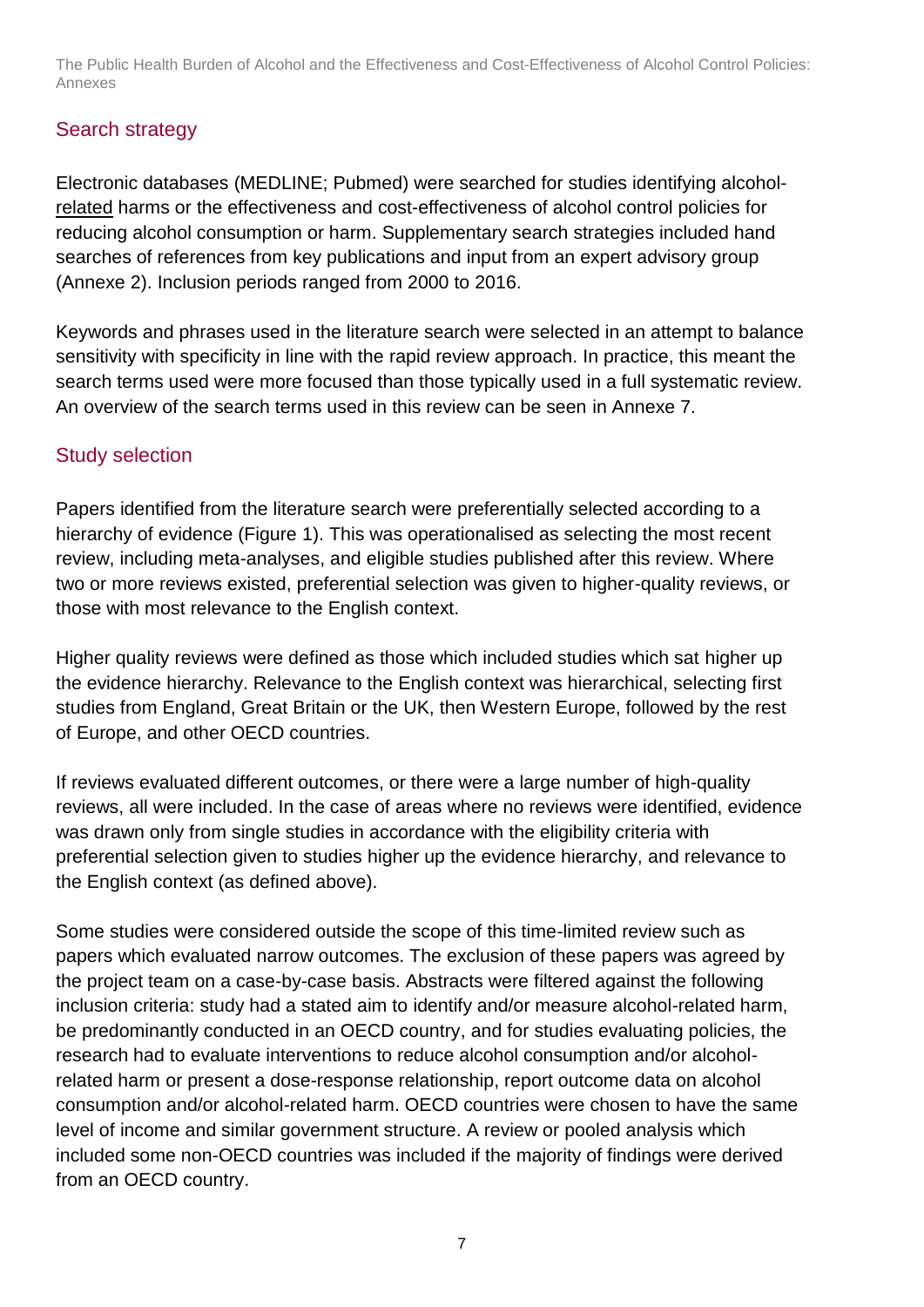Exclusion criteria were as follows:

- study used an animal sample
- study was not published in the English language
- study evaluation was reported to be carried out or directly funded by the alcohol industry

Several studies have shown that conflicts of interest in health research are associated with biased research findings that favour commercial interests at the expense of public health and patient welfare. The decision to exclude industry funded evidence was based on ensuring the review was completely independent of possible conflicts of interests.

### **Figure 1: Hierarchy of evidence**



The evidence for the effectiveness of treatment for alcohol dependence was entirely derived from the National Institute for Health and Care Excellence (NICE) guidelines (9). Following the literature search, all included references were sent to nominated members of the advisory group assigned by speciality who advised on material that may have been overlooked. An overview of the screening process can be seen in Figure 2 (for alcoholrelated harms literature) and Figure 3 (for alcohol control policies literature).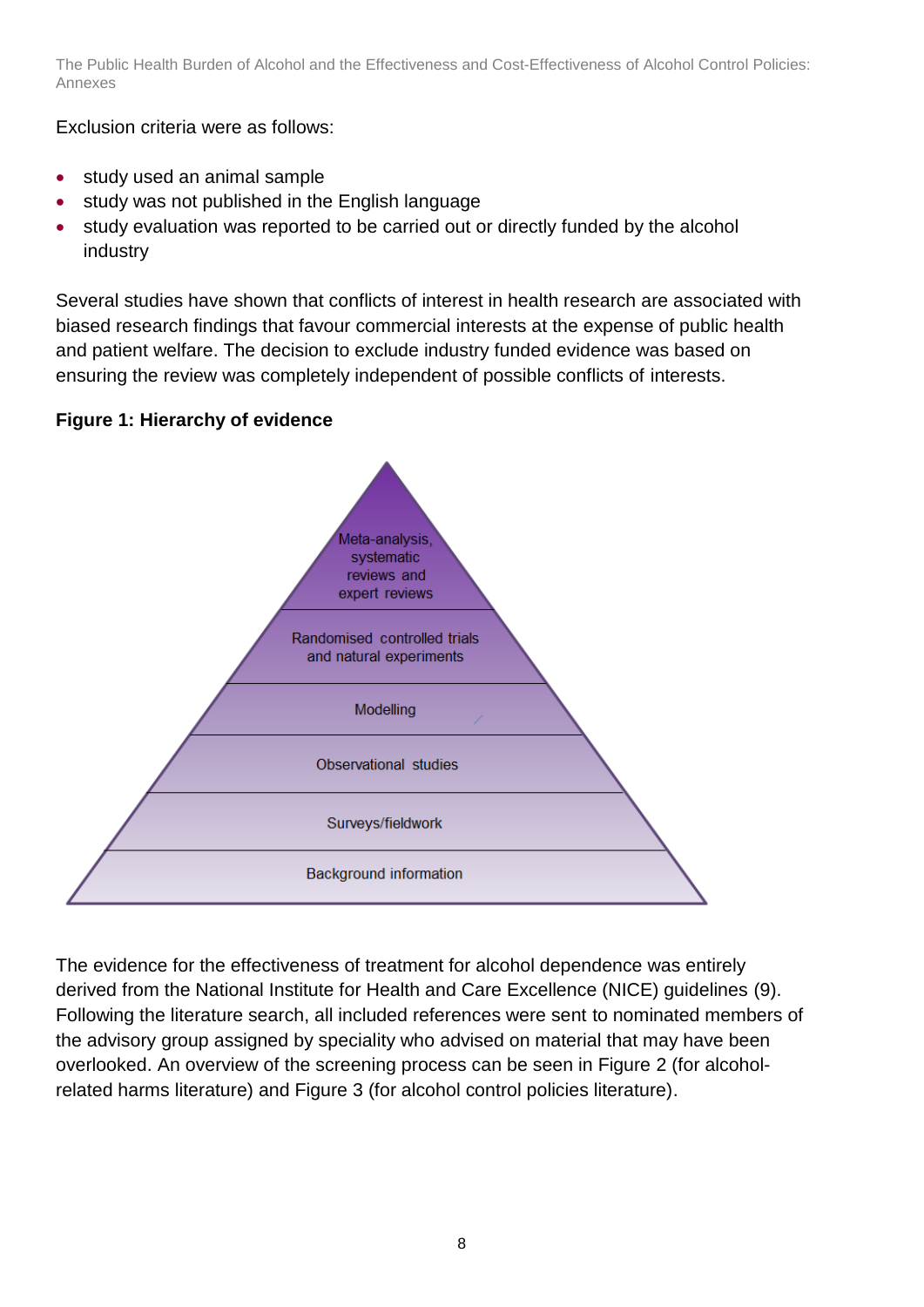#### **Figure 2: Flow diagram of study screening and selection process for alcohol-related harms literature**

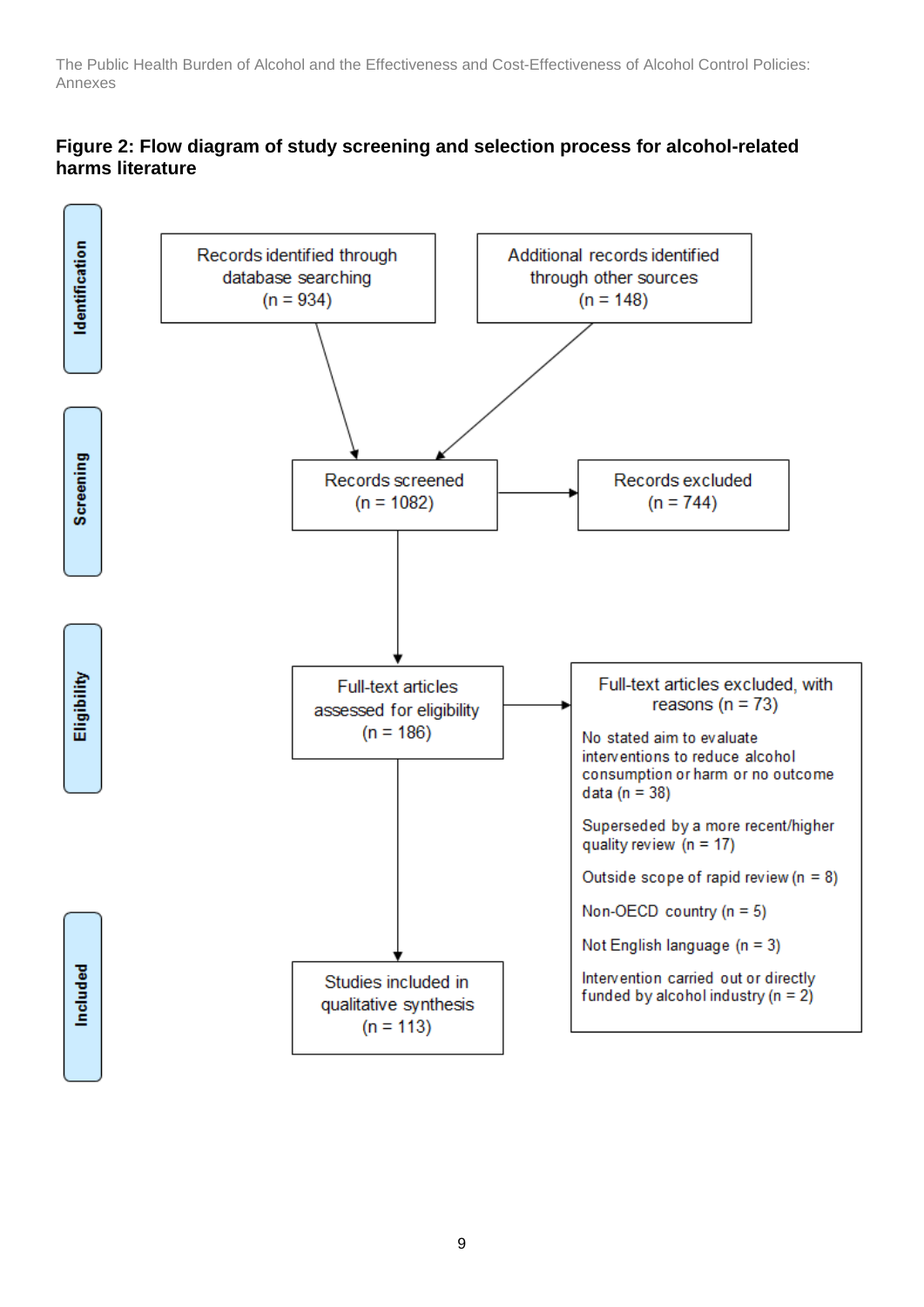#### **Figure 3: Flow diagram of study screening and selection process for alcohol control policies literature**



#### Data extraction

Data was extracted from included studies using a standardised template (Table 2). Data extraction was split between five researchers and a random sample was checked for accuracy by a second. Completed templates for evidence relating to alcohol control policies, alongside original research articles, were used by five reviewers to assign quality ratings using the Grading of Recommendations Assessment, Development and Evaluation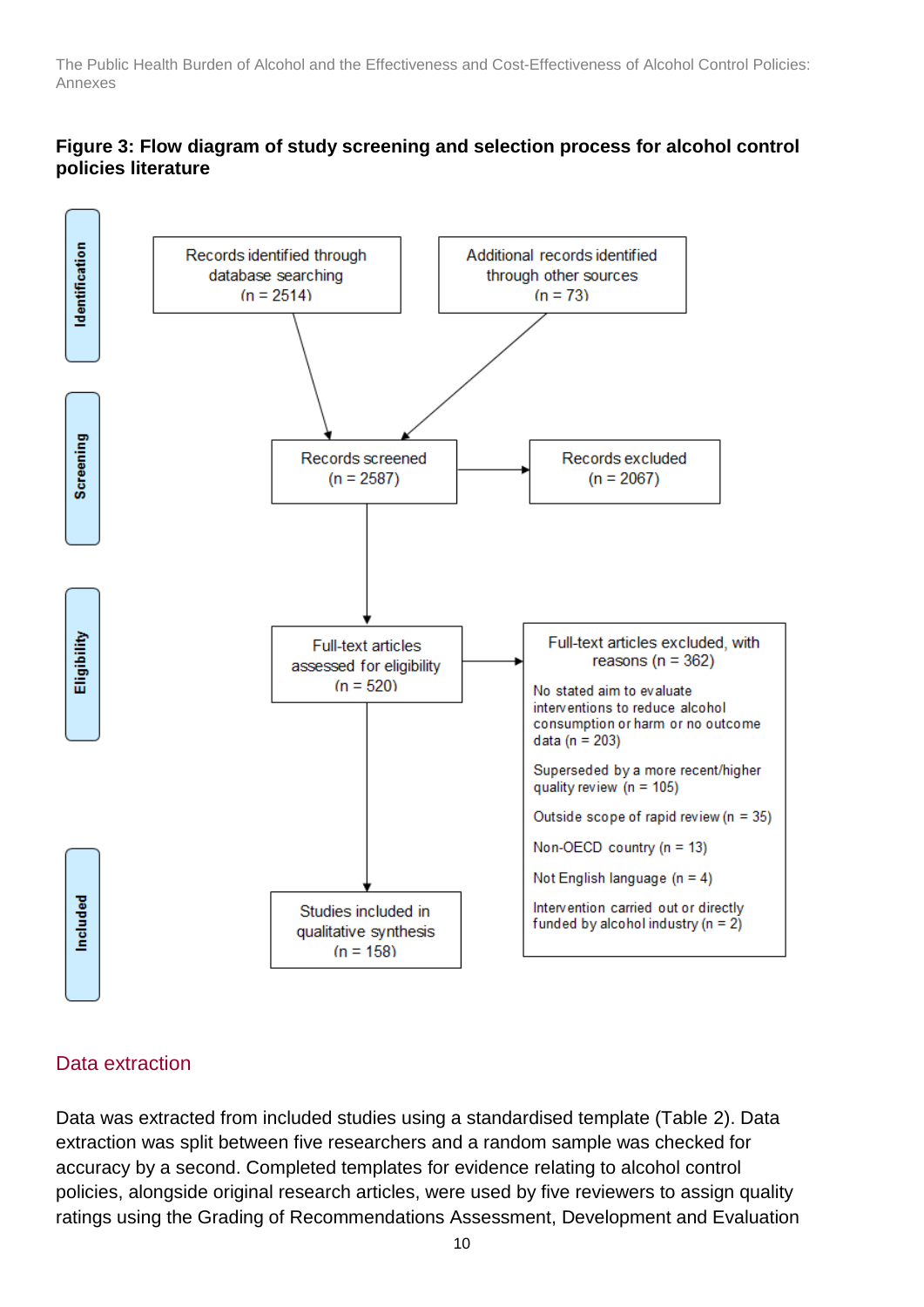(GRADE) (10,11). Quality of evidence was not assigned to evidence derived for alcoholrelated harms.

#### **Table 2: Data extraction template**

| Data item              | <b>Summary</b>                                                                                                                                                                                                                                           |  |
|------------------------|----------------------------------------------------------------------------------------------------------------------------------------------------------------------------------------------------------------------------------------------------------|--|
| Reference              | Author; article title; journal                                                                                                                                                                                                                           |  |
| Aims                   | As described in the report                                                                                                                                                                                                                               |  |
| Design/setting         | Systematic review, RCT, prospective cohort, case-control, other                                                                                                                                                                                          |  |
| Population             | Participants (including eligibility criteria, case definitions/indication)                                                                                                                                                                               |  |
| Intervention/exposure  | Intended for each group studied                                                                                                                                                                                                                          |  |
| Country                | All countries listed                                                                                                                                                                                                                                     |  |
| Outcome(s)             | Definition of primary and relevant secondary outcomes                                                                                                                                                                                                    |  |
| <b>Results</b>         | • Number of participants randomised or allocated<br>• Results on primary outcome (effect size estimate and precision)<br>• Summary of sensitivity and relevant sub-group analyses<br>• Summary of relevant synthesis (e.g. consistency in meta-analysis) |  |
| Conclusions            | Summary of conclusions as stated                                                                                                                                                                                                                         |  |
| <b>Strengths</b>       | • Summary of study strengths as stated<br>• Evaluation of strengths relating to design, population, attrition, bias                                                                                                                                      |  |
| Limitations            | • Summary of study limitations as stated<br>Evaluation of limitations relating to design, population, attrition, bias                                                                                                                                    |  |
| Inequalities           | Summary of differential effects across groups as defined by the <i>Equalities Act</i><br>2010                                                                                                                                                            |  |
| Costs                  | Summary of intervention costs and cost-effectiveness                                                                                                                                                                                                     |  |
| <b>Recommendations</b> | As described in report                                                                                                                                                                                                                                   |  |

### Study quality rating

The study used the GRADE method to rate the quality of the evidence which related to alcohol control policies which was identified by the search procedure (Table 3) (10,11). Evidence based on randomised controlled trials (RCTs) begins as high quality evidence, but the confidence in the evidence may be decreased for several reasons, such as study limitations or reporting bias. Conversely the low rating of a cohort or case-control study might be upwardly revised if the study is of high quality with adequate control of confounders or evidence for a dose-response relationship.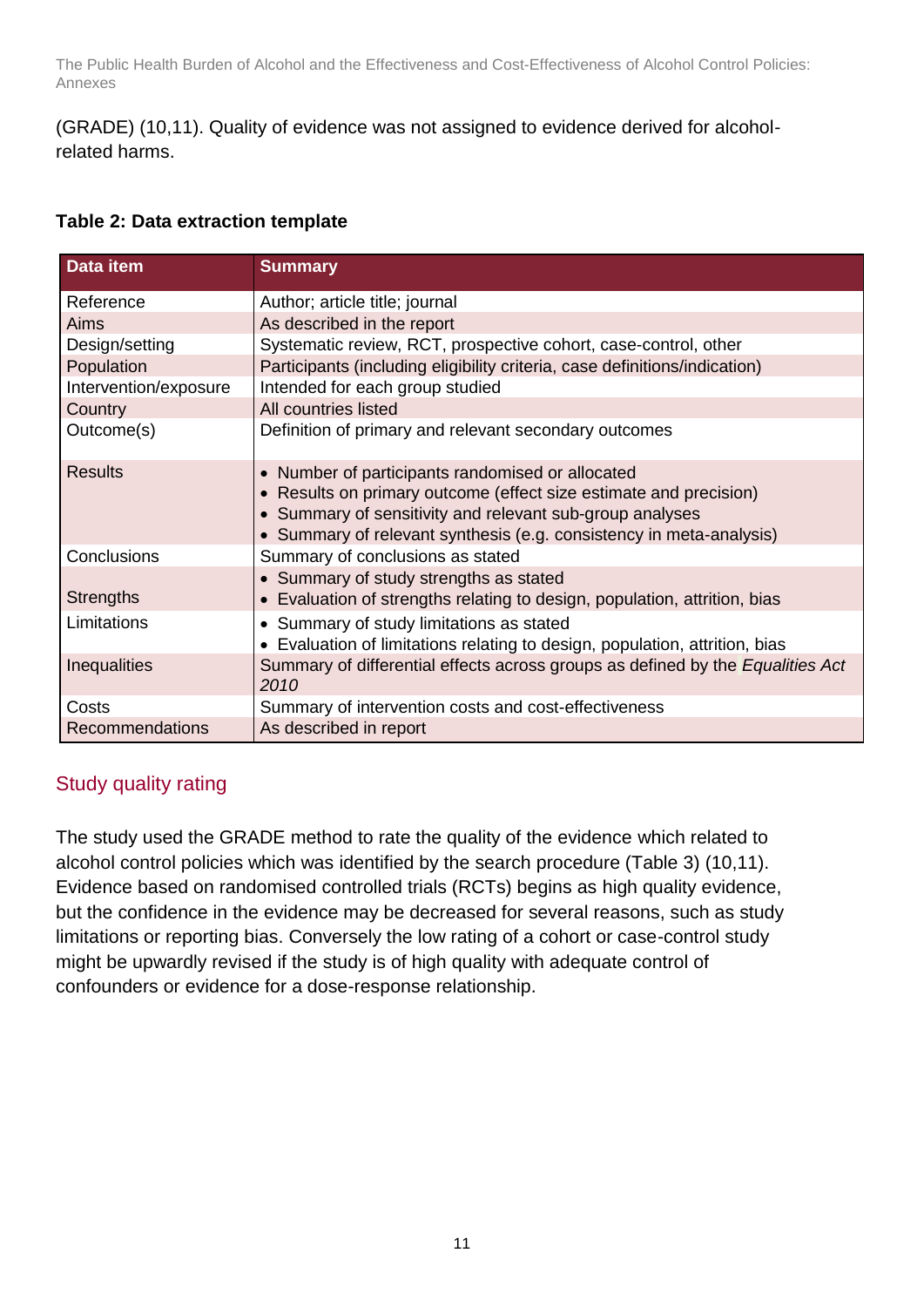| Very low quality | Any estimate of effect is very uncertain                                                                                                        |
|------------------|-------------------------------------------------------------------------------------------------------------------------------------------------|
| Low quality      | Further research is very likely to have an important impact on our<br>confidence in the estimate of effect and is likely to change the estimate |
| Moderate quality | Further research is likely to have an important impact on our confidence<br>in the estimate of effect and may change the estimate               |
| High quality     | Further research is very unlikely to change our confidence in the<br>estimate of effect                                                         |

### **Table 3: The Grading of Recommendations Assessment, Development and Evaluation**

Most alcohol policies cannot be directly manipulated and subjected to experimental methods such as an RCT. Their evaluation has to rely on other research methods, namely natural experiments. Where natural experiments cannot be done, or when predicting longterm outcomes, modelling studies are used. On these occasions, natural experiments were considered the highest level of evidence followed by modelling studies (Figure 1). For reviews, the rating reflected the quality of the constituent primary studies.

Each study was independently rated according to GRADE by two researchers. Discordant ratings were defined as a one point difference, (for example, one study is rated 'very low' by rater A and 'low' by rater B) and were resolved by local discussion resolution regarding the methodological rigour of the studies. GRADE ratings were considered alongside wider evidence and contextual factors to arrive at a consensus summary statement for each policy by the core policy team. These factors included:

- *nature of evidence*: research designs used by the retrieved literature
- *GRADE rating*: very low quality, low quality, moderate quality, high quality
- *limitations*: notable limitations above and beyond those reflected in GRADE
- *effect*: impact of the intervention on outcome measures stated in the primary researc;
- *coverage*: likely reach of an intervention such as a population, product or place
- *economic impact*: cost-effective, cost-saving, not cost-effective or inconsistent
- *implementation*: any known or assumed barriers to implementation
- *inequalities*: the impact of an intervention on an inequality group as defined by the *Equality Act 2010*

The GRADE rating, limitations, coverage and economic impact are all derived from the evidence included in the nature of evidence. Implementation issues and the impact on inequalities are derived from a combination of the nature of evidence but also from pragmatic judgements. For example, taxation is a government budgetary measure (implementation) and mass media campaigns can be designed to target and appeal to specific socioeconomic groups (inequalities).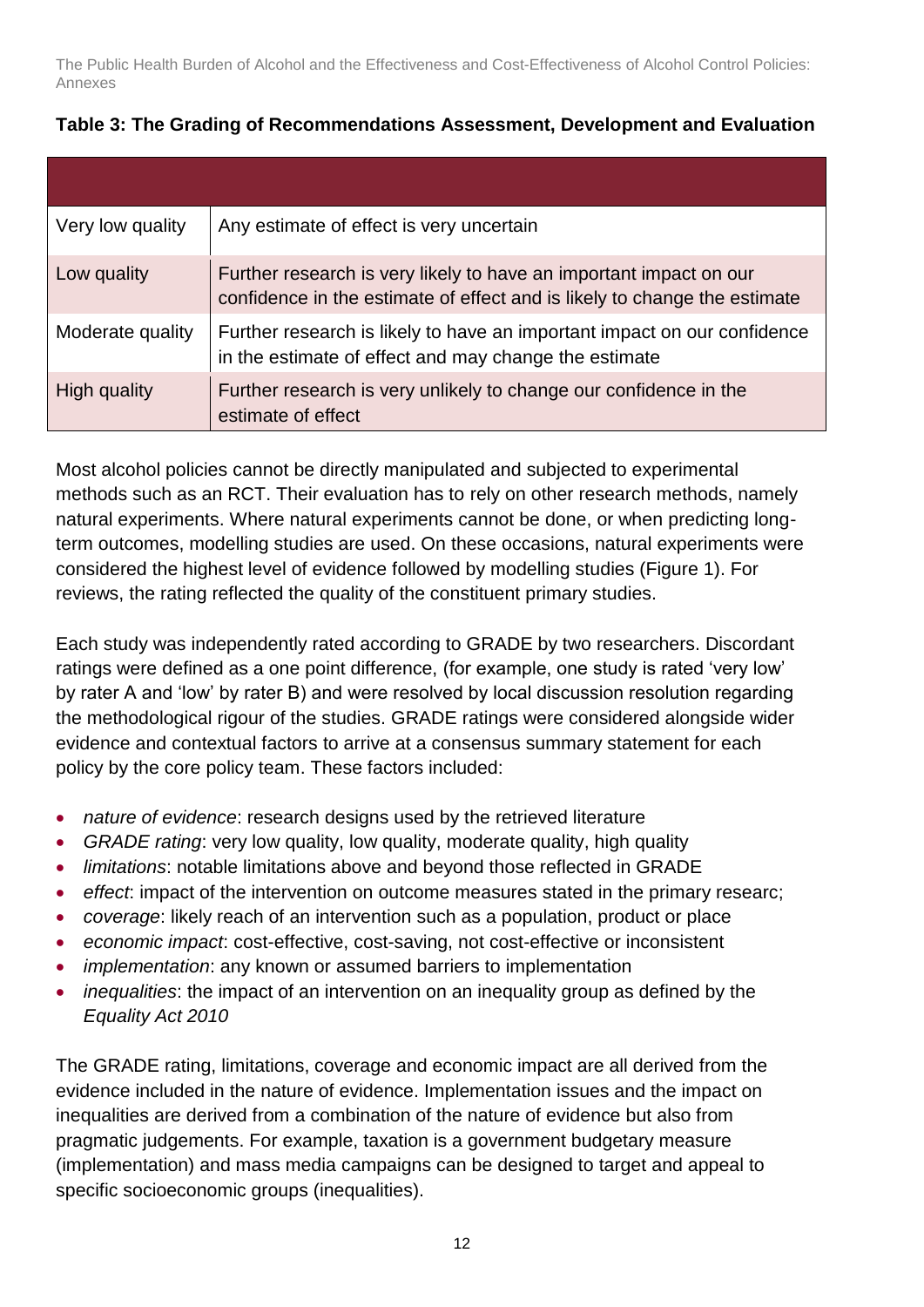### Narrative synthesis

The evidence derived from the methodology described in this section was used to write the main report on alcohol-related harm and policy responses (*See The public health burden of alcohol and the effectiveness and cost-effectiveness of alcohol control policies: An evidence review*). The narrative synthesis was reported in the structure outlined in Table 1.

### Strengths and limitations

Strengths of this review include the use of a pragmatic approach to reviewing scientific evidence to identify alcohol-related harms and for policy decisions in a Government environment, which has presented conclusions similar to those that have been reported previously (3,6–8,12). The review has also identified and assessed novel policy interventions that, to our knowledge, have not been subject to previous review. Limitations include the use of a deliberately constrained search methodology, which prioritised reviews, and the most recent primary research studies and the focus on medical databases which may have biased the results towards medical outcomes. This was mitigated by the presence of an expert advisory group.

The benefits of synthesising such a variable body of evidence must be weighed against the corresponding loss of detail. Further, including evidence that has been published only within the last ten years may exclude important evidence or long-established alcoholrelated harms or interventions that have not been recently studied. It is possible that the selection of harms and policies considered were not exhaustive. Nonetheless, all evidence identified by the search process was circulated to an expert advisory group with the purpose that any key omissions relevant to the English setting would have been identified.

This report has been subject to extensive internal and external peer review throughout its genesis comprising leading UK and global experts (Figure 3). There is strong agreement in the outcome of this review with other expert reviews, particularly when the quality of evidence was judged to be high.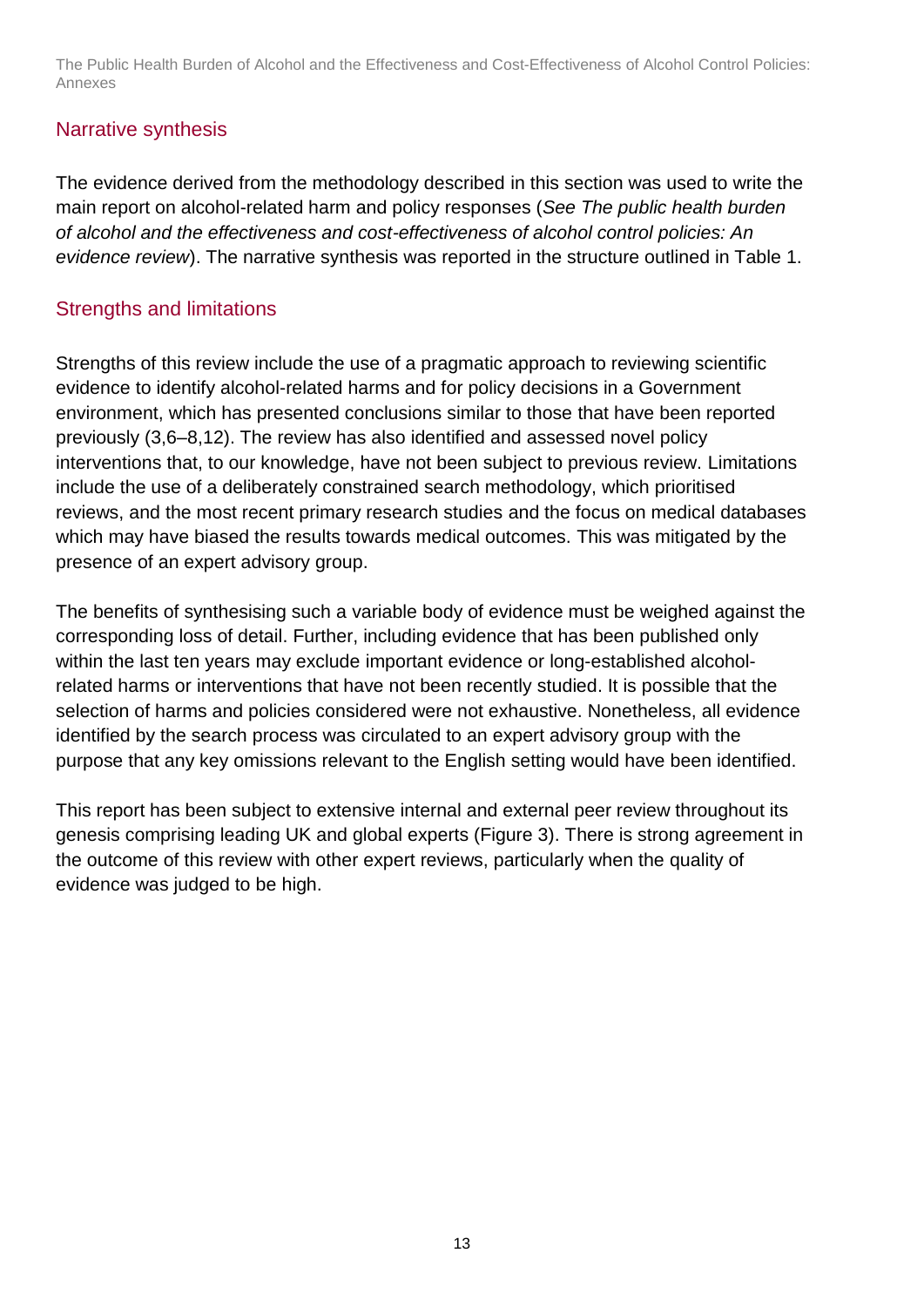#### **Figure 3: Peer review process of the rapid evidence assessment methodology and evidence review**



### Role of the funding source

The work was commissioned by the Department of Health. Resources were provided by PHE. The Department of Health had no role in study design, the synthesis and interpretation, or the writing of this report. The views expressed in this review may not reflect the stated position or policy of the Department of Health.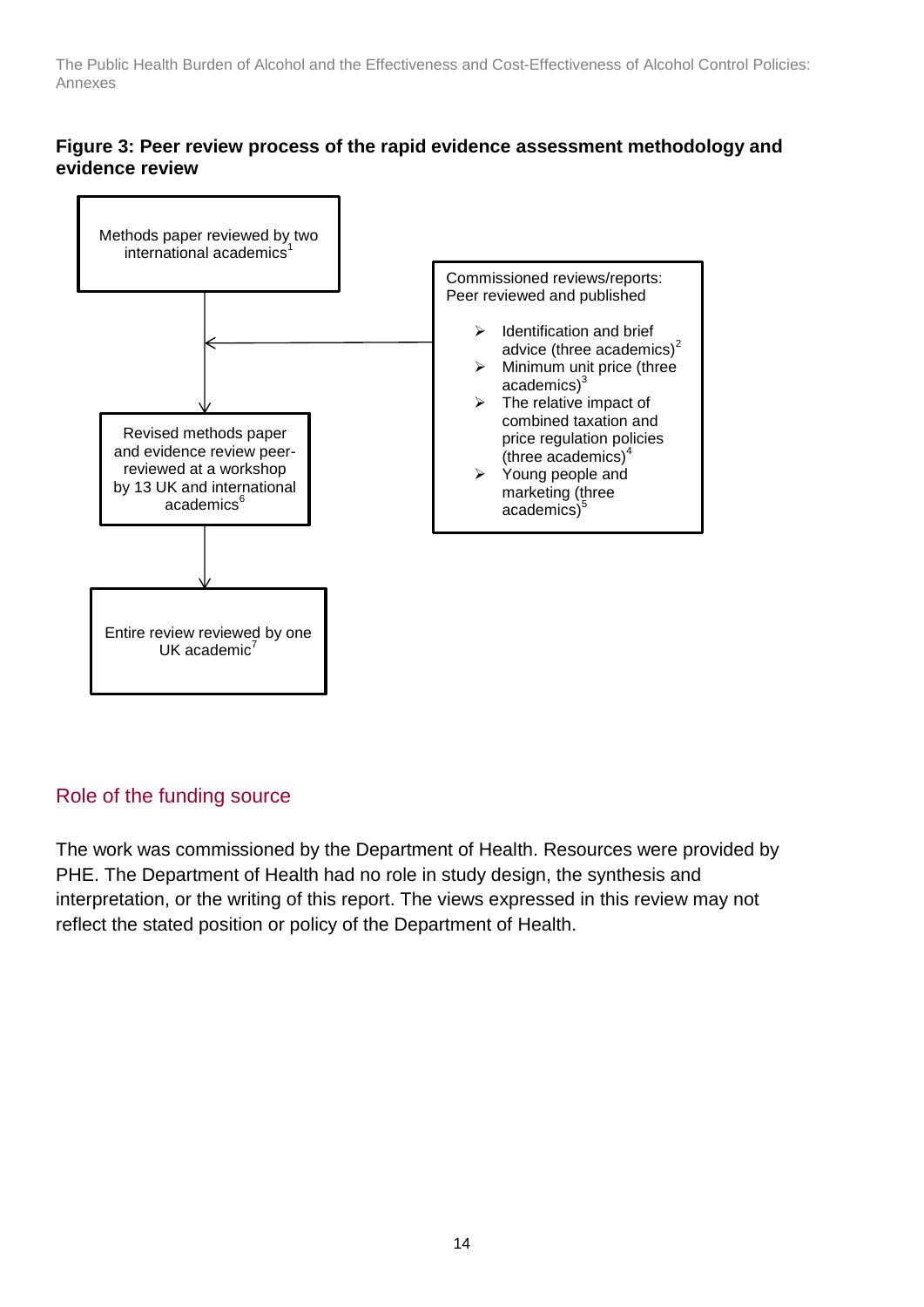## <span id="page-14-0"></span>Annexe 2

## <span id="page-14-1"></span>Members of the expert advisory group

- Crispin Acton (Department of Health, England, UK)
- Joe Barry (Trinity College, Republic of Ireland)
- Clare Beeston (NHS Scotland, UK)
- Mark Bellis (Public Health Wales, UK)
- Katherine Brown (Institute of Alcohol Studies, UK)
- Stephen Cummins (Home Office, England and Wales, UK)
- Colin Drummond (Kings College London, UK)
- Ian Gilmore (Liverpool University, UK)
- Karen Hughes (Liverpool John Moores University, UK)
- David Humphreys (University of Oxford, UK)
- Sarah Jones (Public Health Wales, UK)
- Eileen Kaner (University of Newcastle, UK)
- Mike Kelleher (South London and the Maudsley NHS Mental Health Trust, UK)
- Iain MacAllister (Scottish Government, UK)
- Gary Maxwell (Department of Health, Social Security and Public Safety, Northern Ireland, UK)
- Maureen McCartney (Department of Health, Social Security and Public Safety, Northern Ireland, UK)
- Petra Meier (University of Sheffield, UK)
- James Nicholls (Alcohol Research UK)
- Owen O Neil (Public Health Agency, Northern Ireland, UK)
- David Ryan-Mills (Home Office, England and Wales, UK)
- Bobby Smyth (Alcohol Action Ireland, Republic of Ireland)
- Tom Smith (Alcohol Concern England, UK)

### <span id="page-14-2"></span>Methods paper peer reviewers

- Gerhard Gmel (Epidemiology and Statistics, Addiction Switzerland)
- Tim Stockwell (University of Victoria, Canada)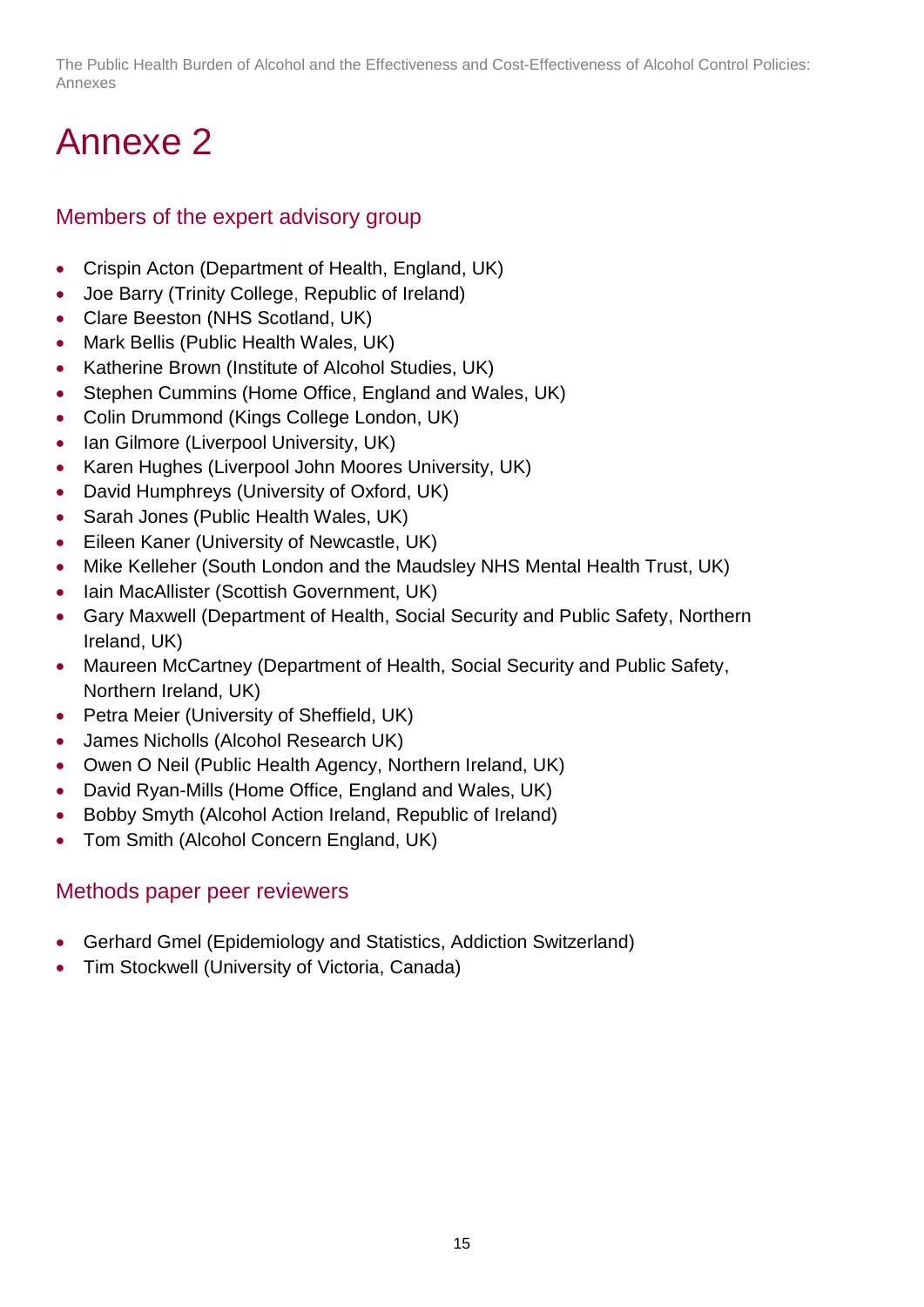## <span id="page-15-0"></span>Commissioned reviews/reports peer reviewers

- Linda Bauld (Stirling University, UK)
- Chris Hackley (Royal Holloway University, UK)
- Eileen Kaner (Newcastle University, UK)
- Vittal Katirenddi (University of Glasgow, UK)
- Anne Ludbrook (University of Aberdeen, UK)
- Lisa Retat (UK Health Forum)
- Laura Webber (UK Health Forum)
- Brian Young (University of Exeter, UK)

## <span id="page-15-1"></span>Peer review workshop

- Peter Anderson (Newcastle University, UK)
- Annie Britton (University College London, UK)
- Colin Drummond (Kings College University, UK)
- Gerhard Gmel (Epidemiology and Statistics, Addiction Switzerland)
- Gerard Hastings (Stirling University, UK)
- Karen Hughes (Liverpool John Moores University, UK)
- Theresa Marteau (University of Cambridge, UK)
- Petra Meier (University of Sheffield, UK)
- Eileen Kaner (Newcastle University, UK)
- James Nicholls (Alcohol Research UK)
- Jürgen Rehm (Centre for Addiction and Mental Health, Toronto, Canada)
- Elizabeth Richardson (University of Edinburgh, UK)
- Rob Tunbridge (UK Independent consultant specialising in driver impairment due to alcohol, drugs or fatigue)

## <span id="page-15-2"></span>Final peer review

• Mark Bellis (University of Bangor/Public Health Wales, UK)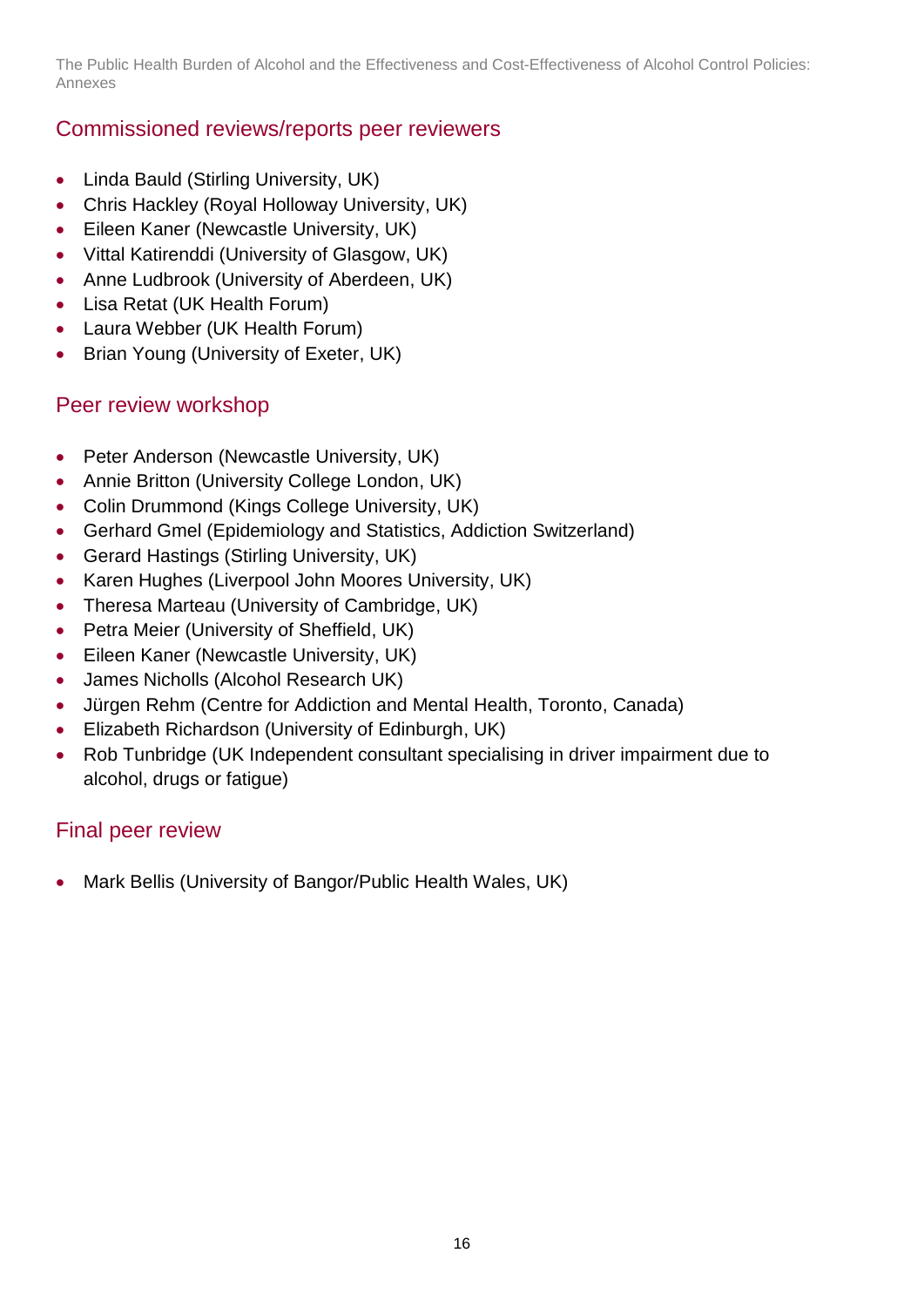# <span id="page-16-0"></span>Annexe 3

## <span id="page-16-1"></span>**Glossary**

**Abstainer:** a person who refrains from drinking alcohol

**Acute alcohol harm:** this describes damage related to alcohol misuse that is severe, of short duration and quickly comes to a crisis

**Alcohol by volume:** abbreviated as ABV, is a standard measure of how much alcohol is contained in a given volume of an alcoholic beverage expressed as volume percent

**Advertising (marketing) bans:** the process of preventing alcohol producers promoting alcoholic beverages through a variety of media, such as television, radio and newspapers

**Age verification filters:** customer proof of age checks

**Aggregate:** a whole formed by combining separate groups, for example a national population made up from smaller local populations

**Alcohol attributable fraction:** the proportion of a condition assessed to have been caused by alcohol

**Alcohol dependence:** a clinical diagnosis characterised by craving, tolerance, and a preoccupation with alcohol, withdrawal and continued drinking despite harmful consequences

**Alcohol harm paradox:** disadvantaged populations who drink the same or lower levels of alcohol, experience greater alcohol-related harm relative to more affluent populations

**Alcohol test purchase:** where an actor portrays extreme drunkenness, or looks under the age of 18 years and attempts to purchase an alcoholic drink

**Alcohol use disorder:** this term describes a wide range of alcohol-related mental health and/or behavioural problems, on a continuum of severity, as recognised within the international disease classification systems (ICD-10, DSM-V)

**Bans on public drinking:** known in England as Designated Public Place Orders, these are designated places where restrictions on public drinking apply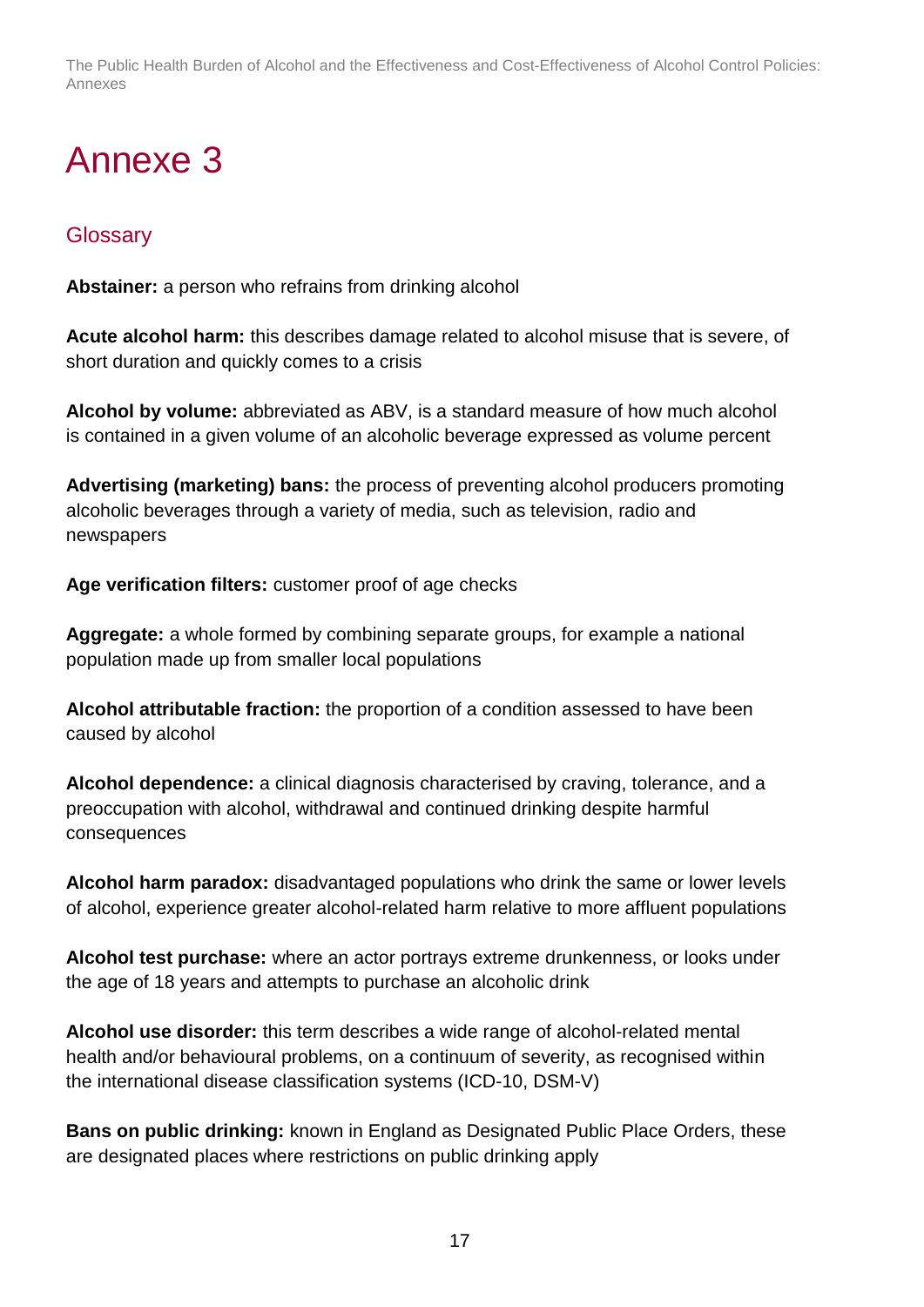**Ban the sales of alcohol below the cost of taxation:** the ban of alcohol sold at below the cost of taxation, operationalised in England and Wales as a ban on the sale of alcohol for less than the cost of excise duty plus VAT

**Bans or restrictions on price promotions:** within the EU, there is no standard or legal definition of what constitutes a price promotion, however this typically means that alcohol is sold with a price-based promotion such as 'buy one get one free' or 'happy hour'

**Binge drinking:** the practice of consuming quantities of alcohol over a short period of time. The definition used for binge drinking by the Office for National Statistics is drinking more than eight units for men or more than six units for women in a single session

**Blood alcohol concentration:** the concentration of alcohol in a person's blood commonly described as the mg of alcohol per 100ml of blood. This measure is commonly used as a metric indicating intoxication for legal purposes in driving

**Breath testing:** roadside checks of drivers to assess breath alcohol content

**Cardioprotective**: protective of cardiovascular disease

**Challenge 21/25:** if a seller of alcohol believes a customer to appear under the age of 21/25, and is attempting to purchase alcohol they are asked to provide proof of their age

**Chronic alcohol harm:** this term describes long-lasting or recurrent damage relating to the misuse of alcohol

**Clearances:** the total amount of alcohol released to the market for purchase and on which tax has been paid

**Cochrane review:** systematic reviews and meta-analyses of the scientific literature that adhere to the methodological prerequisites of the Cochrane Collaboration

**Composite International Diagnostic Interview:** a comprehensive, fully-structured interview designed to be used by trained lay interviewers for the assessment of mental disorders

**Confidence interval:** a range of values with a specified probability that the value of a parameter lies within it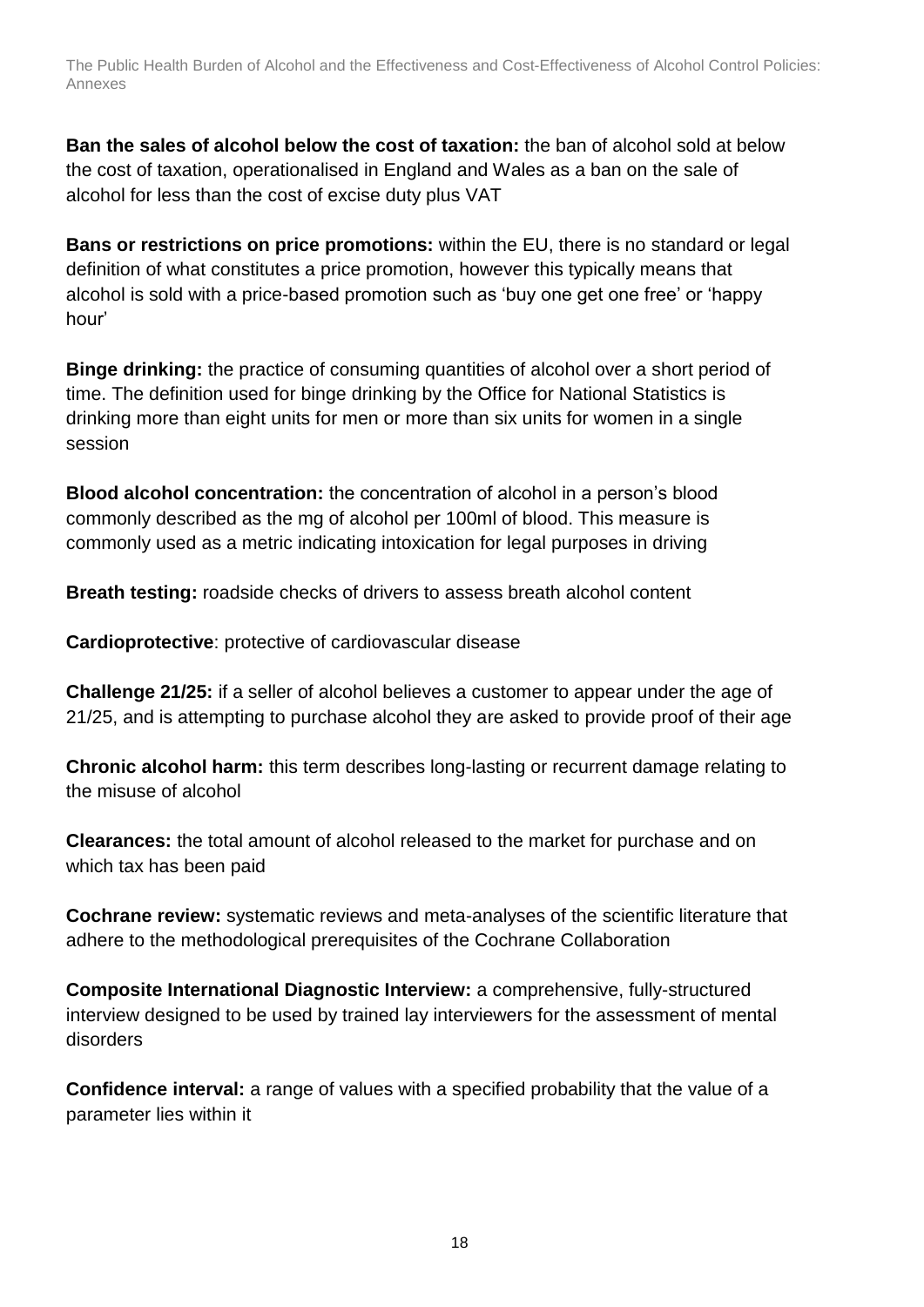**Cross-sectional study:** a study which examines the relationship between an outcome of interest and other variables of interest as they exist in a defined population at a single point in time or over a short period of time

**Cost effectiveness analysis**: a form of economic analysis that compares the relative costs and outcomes (effects) of different courses of action

**Cumulative impact policies:** these were introduced as a tool for licensing authorities to limit the growth of licensed premises in a problem area. This is set out in the statutory guidance issued under section 182 of the *Licensing Act 2003*

**Density of alcohol outlets:** the number/density of licensed premises (either on- or offpremise) in any given geographic region

**Designated driver programmes:** programmes to encourage a person who abstains from alcohol in order to drive not under the influence of alcohol

**Dose-related**: the change in effect on an individual caused by increased consumption of a substance (alcohol) or differing levels of exposure

**Drink-driving:** people who drive a vehicle while over the legal alcohol limit (80mg is the legal blood alcohol concentration limit in the UK)

**Drinking guidelines:** the advice that the UK Chief Medical Officers give to the public about how to keep risks to health low from drinking alcohol

**Education programmes:** programmes with the aim of teaching about the harms associated with alcohol-consumption

**Elasticity:** a measure of the responsiveness of one variable to changes in another

**Exposure of children to alcohol advertising:** children seeing/watching adverts about alcoholic beverages

**Externalities:** costs or benefits arising from an economic activity that affect somebody other than the people engaged in the economic activity and are not reflected fully in prices

**General lifestyle survey:** a multi-purpose continuous survey that has been carried out by the Office for National Statistics since 1971. The survey presents a picture of families and people living in private households in Great Britain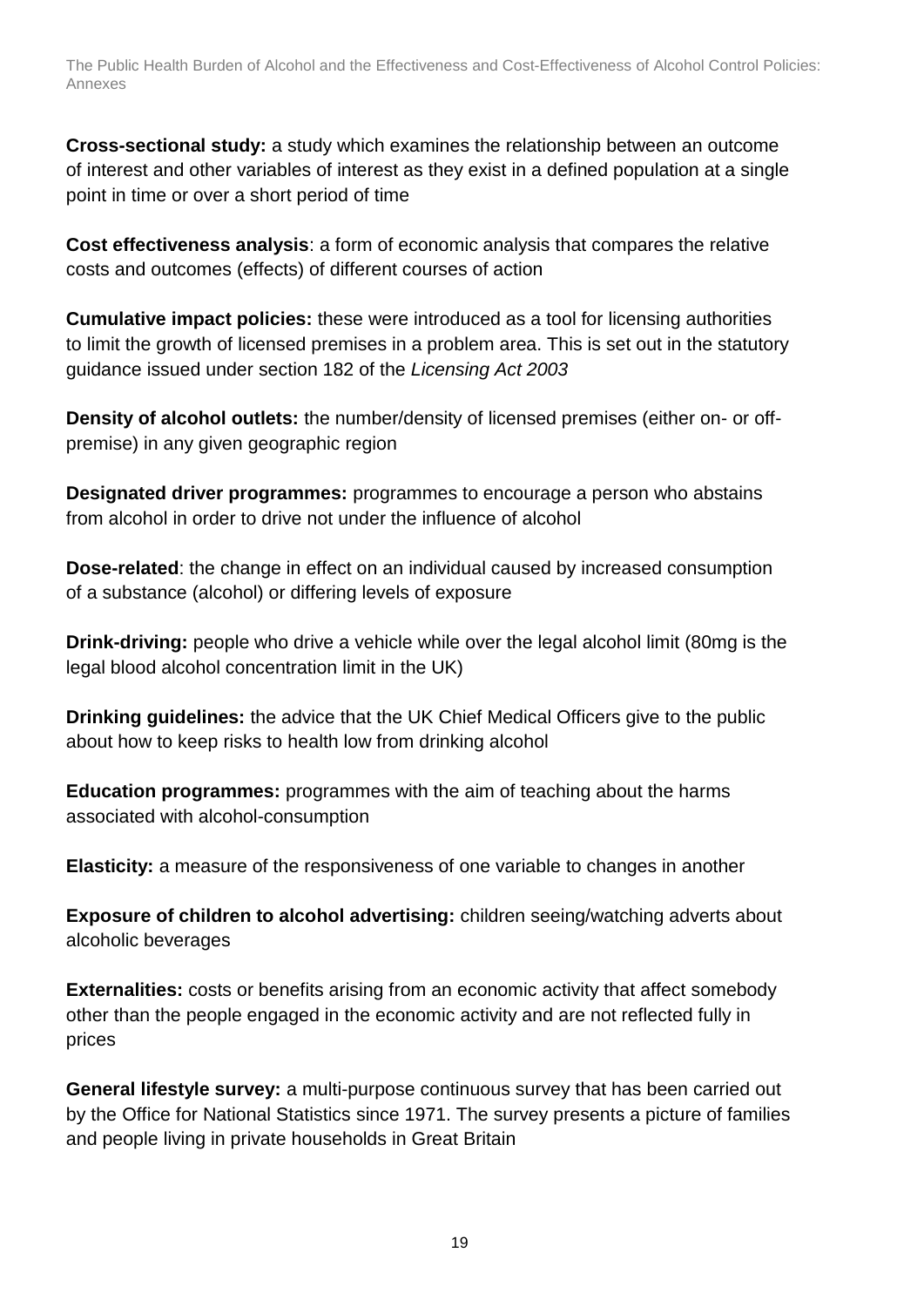**Graduated driver licensing:** the process by which driver's licences are issued with limitations on driving privileges together with loss of license if tested as higher than blood alcohol concentration limit

**Gross domestic product (GDP):** the monetary value of all the finished goods and services produced within a country's borders in a specific time period

**Health Survey for England:** an annual survey looking at changes in the health and lifestyles of people all over the country

**Heavy drinker:** a man who regularly drinks above 50 units of alcohol per week and a woman who regularly drinks above 35 units per week

**Hours and days of sale:** the hours of opening and days of the week in which it is legal to sell alcoholic beverages for consumption on-or off premises

**Identification and brief advice:** the use of validated screening tools to identify risk, followed by the delivery of brief alcohol advice to encourage lower consumption and the reduction of risk. Also known as Alcohol Screening and Brief Interventions

**Ignition interlocks:** a mechanism, such as a breathalyser, installed in a motor vehicle that prevents the engine from being started if the driver exhales a sample of breath with a breath-alcohol concentration result greater than the allowed blood alcohol concentration for driving (which varies between countries)

**Immediate licence revocation:** a driver's licence is revoked immediately without the need for a judicial process, in the event of a drink-driving arrest or conviction

**Incremental cost-effectiveness ratio (ICER)**: a statistic used in cost-effectiveness analysis to summarise the cost-effectiveness of a health care intervention. It is defined by the difference in cost between two possible interventions, divided by the difference in their effect

**Industry self-regulation:** the regulation of an industry by its own members

**Incident rate ratio:** relative difference measure used to compare the incidence rates of events occurring at any given point in time

**Interquartile range:** the interquartile range is the difference between the upper quartile and lower quartile

**Intoxication:** a more or less short-term state of functional impairment in psychological and psychomotor performance induced by the presence of alcohol in the body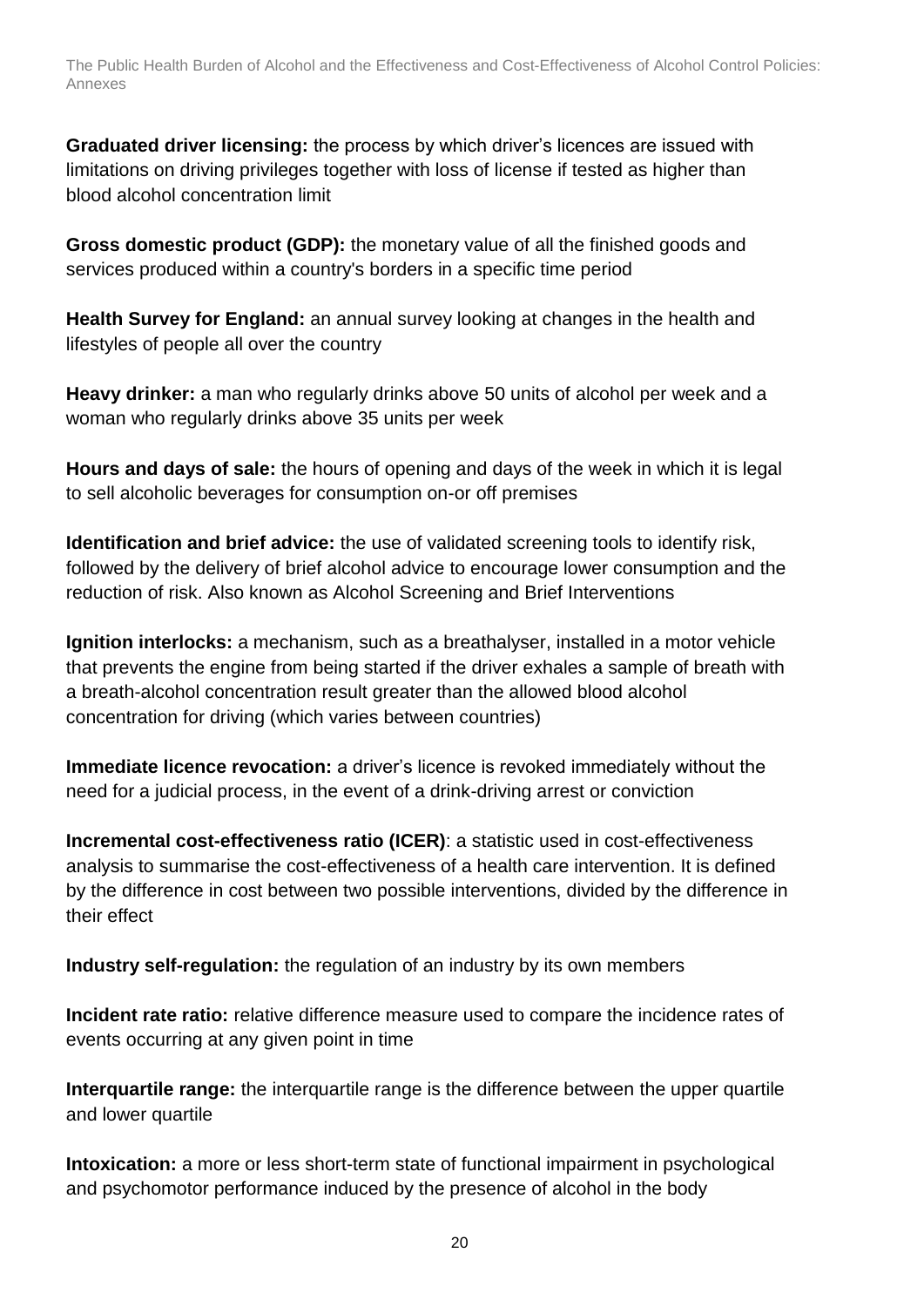**J-shaped relationship:** refers to relationships where a curve initially falls, then steeply rises above the starting point

**Joint Strategic Needs Assessment:** assessments of the current and future health and social care needs of the local community

**Licensed premise:** a premise which has been awarded the permission to sell alcohol

**Licensing conditions:** conditions given to licensed premises relating to where, when, and who they can sell alcohol to that are consistent with the licensing objectives (for example, limited shelf space dedicated to alcohol)

**Licensing system:** a system for controlling the sale and distribution of alcoholic beverages by means of licenses granted by a national or local government authority

**Literature review:** an evaluative report of information found in the academic literature related to a selected area of study

**Longitudinal studies:** a study where subjects are followed over time with continuous or repeated monitoring of risk factors or health outcomes, or both

**Marketing regulations:** regulations refer to the restrictions on the content and what advertisers can and can't do. These can be statutory or voluntary agreements and can be either independently, self or co-regulated

**Mass media campaigns:** the exposure of high proportions of large populations to messages through routine uses of existing media, such as television, radio and newspapers

**Meta-analysis:** statistical analyses in which data from several different studies are reanalysed

**Minimum legal drinking age:** the minimum age to be sold alcohol or be served in/at licensed premises

**Minimum pricing:** a direct price control set by government aimed at preventing the sale of alcohol below a certain price

**Morbidity:** a term used to describe how often a disease occurs

**Mortality:** a term used to describe the number of deaths that occur from a specific cause, at a specific time or in a specific group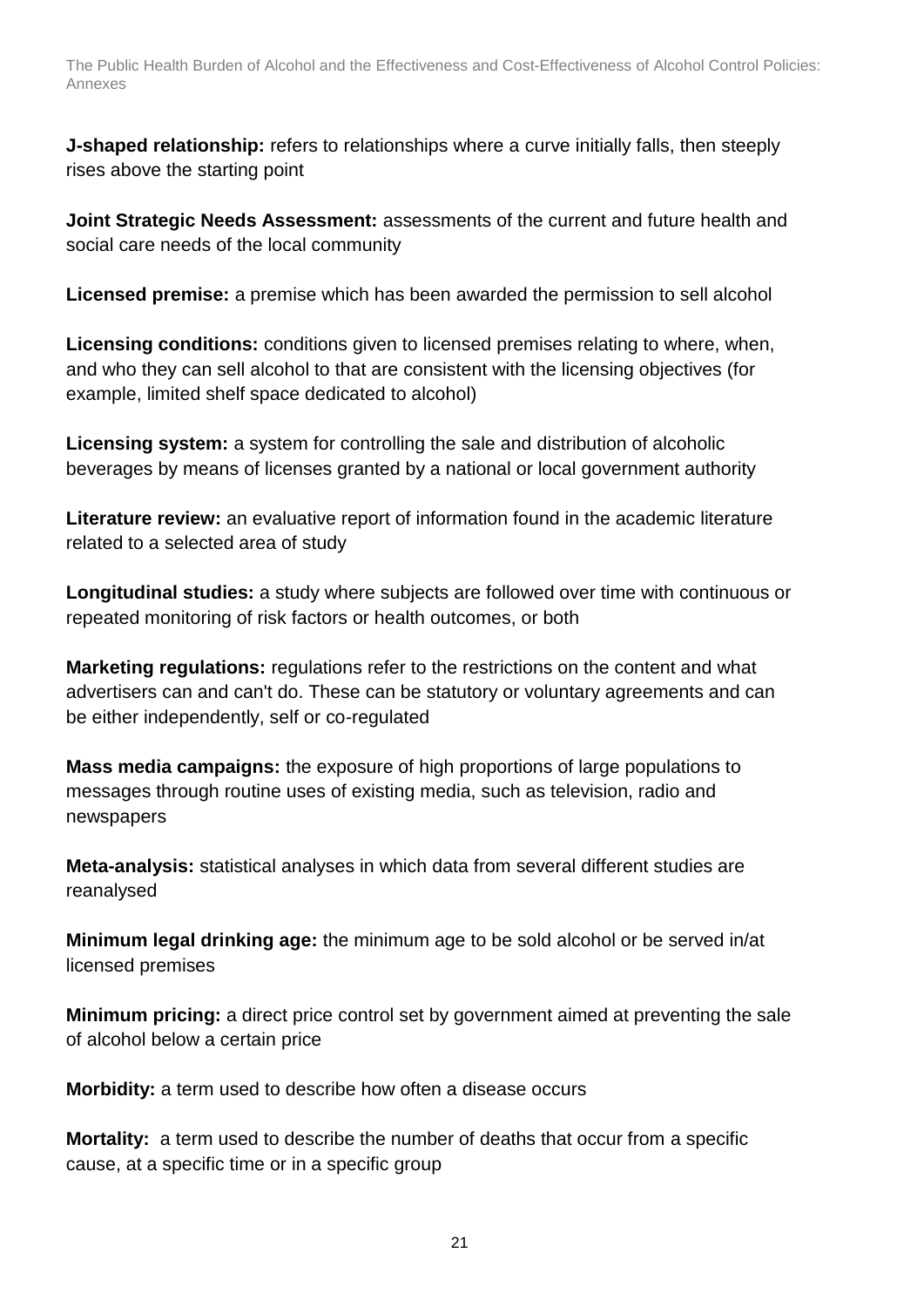**Multi-buy ban:** a ban on multi-buy promotions, (for example buy one, get one free)

**Multicomponent community programmes:** programmes with the aim of reducing alcohol-related harm in drinking environments by coordinating and strengthening local preventative activity

**National Institute for Health and Care Excellence:** the institution which provides national guidance and advice to improve health and social care

**Natural experiment:** the investigation of change within and in relation to its naturally occurring context, as when a policy is implemented in one community but not in a comparable community

**Night-time economy:** economic activity which occurs during the night involving the sale of alcohol for consumption on-trade (for example, bars, pubs and restaurants)

**Observational study:** a study in which a researcher observes behaviour in a systematic manner without influencing or interfering with the behaviour

**Odds ratio:** a measure of association between an exposure and an outcome

**Office for National Statistics:** the UK's largest independent producer of official statistics and the recognised national statistical institute of the UK

**Off-trade:** includes all retail outlets where alcohol is not consumed on-site such as supermarkets, convenience stores, mini markets, kiosks, wines and spirits shops

**On-trade:** includes all retail outlets where alcohol is consumed on-site such as pubs, clubs, bars and restaurants

**Organisation for Economic Co-Operation and Development:** an institution which provides a forum where governments can work together to share experiences and seek solutions to common problems

**Overprovision:** where an area is considered to have too many licensed premises

**Pareto principle:** a principle, named after economist Vilfredo Pareto, that specifies an unequal relationship between inputs and outputs

**Pass-through:** the extent to which a tax increase is passed on

**Personal licence:** authorises individuals to supply alcohol, or authorise the supply of alcohol, in accordance with a premises licence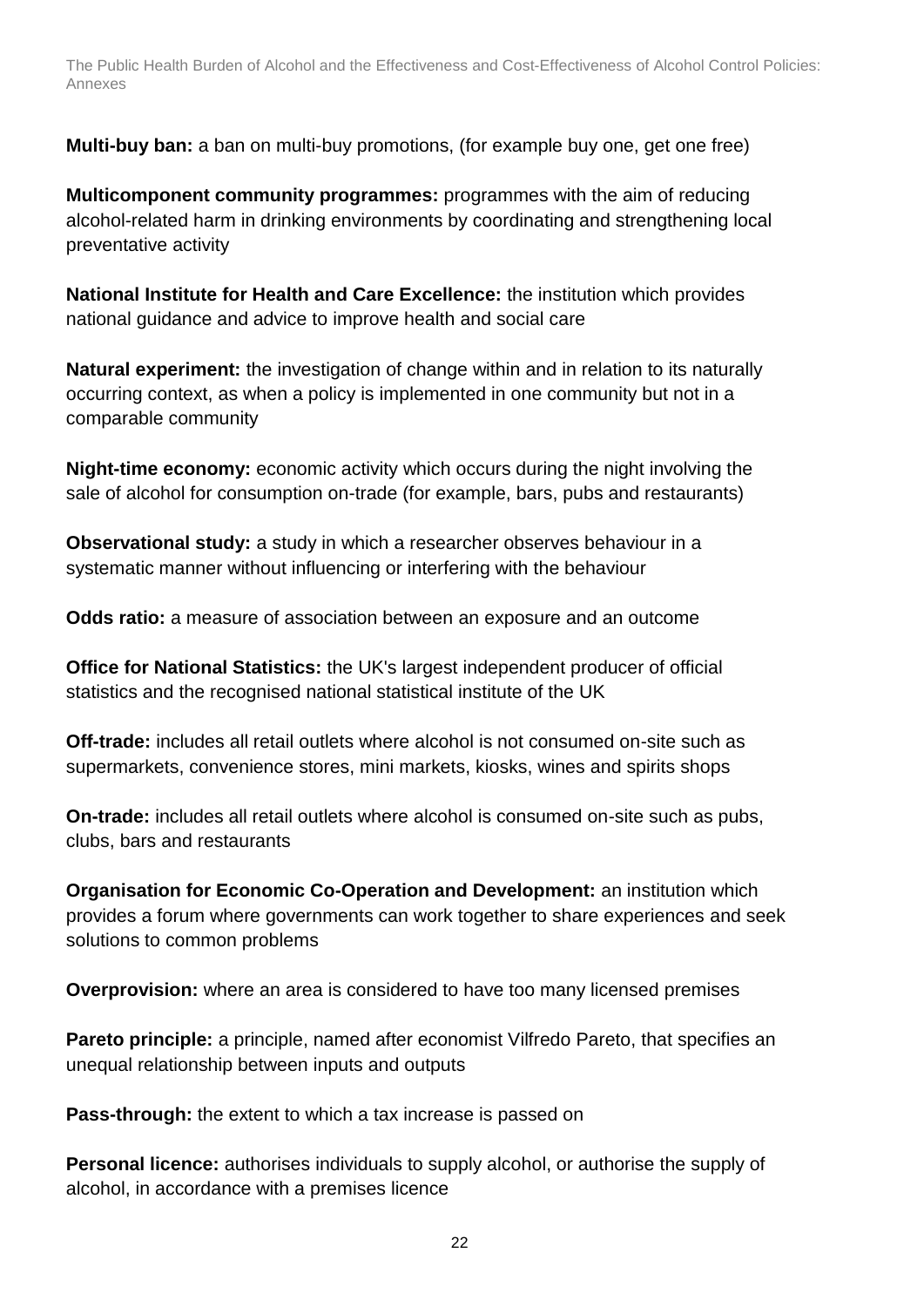**Pharmacological interventions:** the use of medication to assist in the treatment of alcohol dependency

**Precautionary principle:** the principle implies that there is a social responsibility to protect the public from exposure to harm, when scientific investigation has found a plausible risk. If an action or policy has a suspected risk of causing harm, in the absence of scientific consensus that the action is not harmful, the burden of proof that it is not harmful falls on those taking an action that may or may not be a risk

**Preloading:** the practice of purchasing and consuming alcohol at home in order to get the effects of alcohol at a lower price prior to embarking on a night of continued drinking in a licenced premise

**Premises license:** authorises the use of any premises or parts of a premises for licensable activities and includes the times and conditions under which a venue can sell alcohol

**Prevention:** the action of stopping something from happening or arising

**Price elasticity of demand:** the responsiveness of alcohol consumption to changes in its price

**Psychosocial interventions:** a range of 'talking therapies' that are effective in the treatment of alcohol misuse mainly based on cognitive behavioural therapy

**Public drinking bans:** policies can enforce bans on drinking in specific locations, known in England as Designated Public Place Orders (DPPOs) under section 13 of the Criminal Justice and Police Act 2001. These policies are implemented to address crime and disorder in public places that is caused by alcohol and do not aim to address alcohol consumption per se

**Quality adjusted life years:** is a generic measure of disease burden, including both the quality and the quantity of life lived. It is used in economic evaluation to assess the value for money of medical interventions

**Randomised controlled trial:** a research design in which study participants are randomly allocated, either to a group that will receive an experimental treatment or, to one that is to receive a comparison treatment or placebo. Randomisation is done to eliminate error from self-selection or other kinds of systematic bias

**Rapid evidence assessment:** a process of gathering the available research evidence on a policy issue, as comprehensively as possible, within the constraints of a given timetable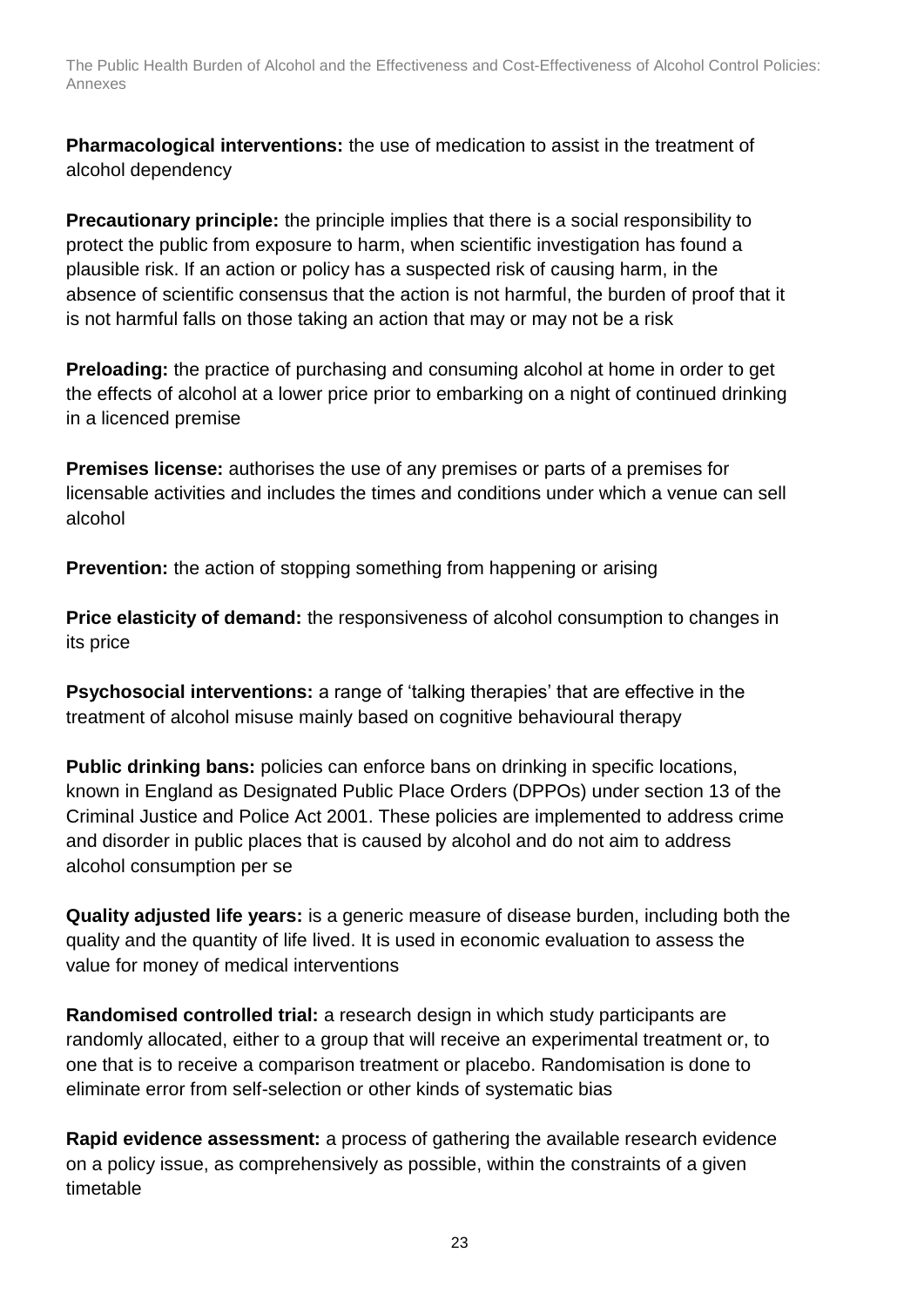**Recidivism:** the habitual relapse (return to a previous behaviour) into crime

**Reducing the overall strength of alcohol:** reducing the overall strength (alcohol by volume [ABV]) of alcohol are based on the relationship between alcohol consumption and health harm – the greater the amount of alcohol, the greater the levels of harm.

**Regressive tax:** a tax whose burden falls less as income rises; as distinct from a progressive tax whose burden falls more as income rises

**Removing the sale of high strength alcohol:** initiatives designed to tackle the problems associated with street drinking have removed from sale low-price, high strength alcohol products (6.5% ABV or above) through voluntary agreements with local retailers

**Responsibility deal:** the Responsibility Deal (RD) was a government ambition for a more collaborative approach to tackling the challenges caused by our lifestyle choices. Organisations signing up to the RD commit to taking action voluntarily to improve public health through their responsibilities as employers, as well as through their commercial actions and their community activities. Organisations can sign up to be either national partners or local partners

**Road traffic crash:** a crash resulting in bodily injury to any person or damage to property caused by, or arising out of, the use of a motor vehicle on a road or other public place

**Safer glassware:** the use of toughened glass or polycarbonate glassware in pubs, bars and nightclubs serving alcohol specifically to reduce glass-related violence and injury

**Sales below cost:** this refers to sale of alcohol below the cost of excise duty plus value added tax

**School-based, family and community information campaigns:** the exposure of targeted populations to messages through routine uses of existing media, such as television, radio, newspapers, newsletters or advertising

**School of Health and Health Related Research:** a centre of excellence in research, teaching and consultancy across public health, health services research, health economics and decision modelling and medical statistics

**Secondary care alcohol specialist services:** these provide specialist support to patients whose alcohol use may be causing, complicating or exacerbating their presenting condition or putting their general health at risk. These services include nurses with alcohol specialist skills and/or by non-nursing alcohol specialist workers and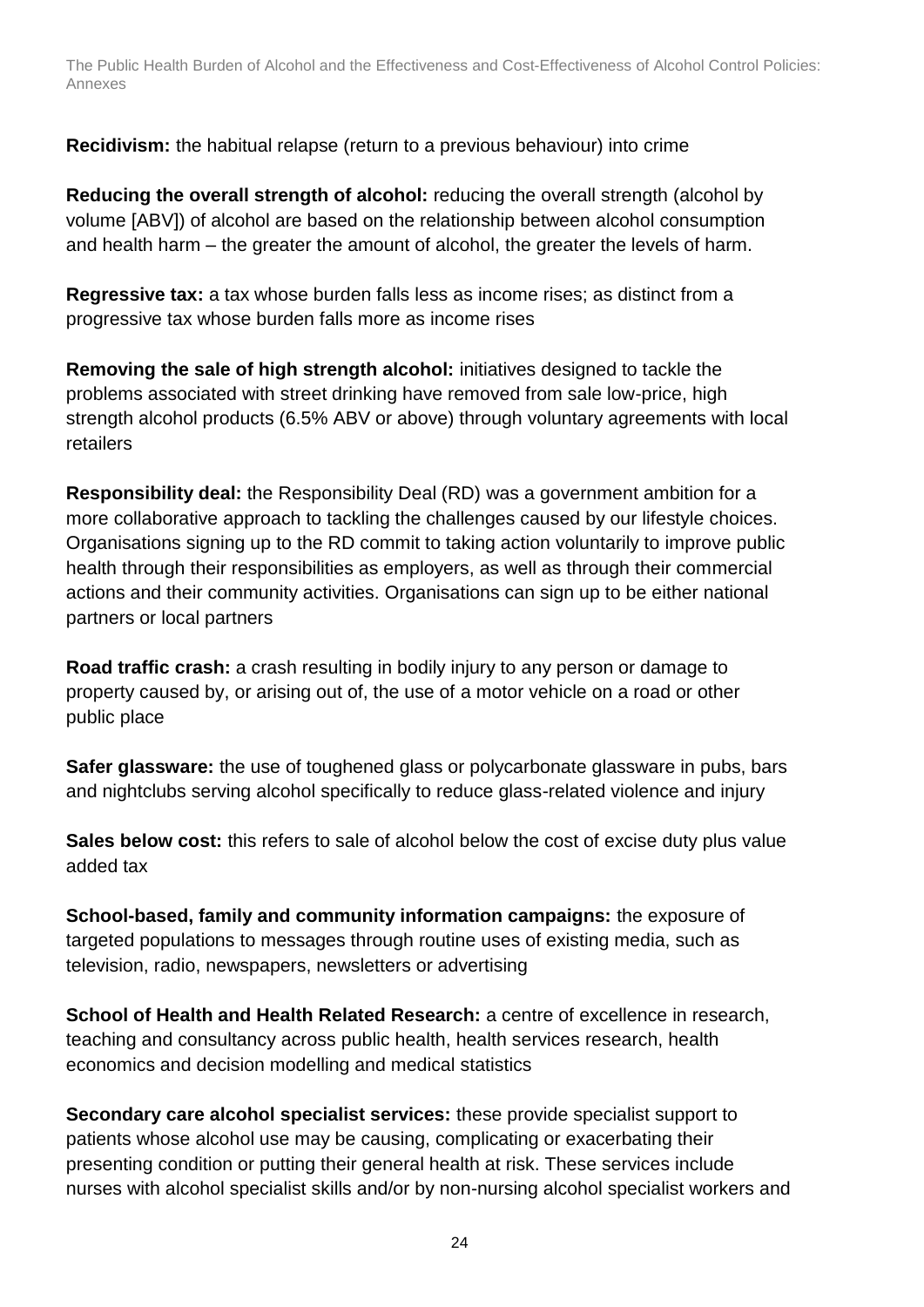usually led by senior medics. These services can carry out assessments, provide advice, support medical interventions, and refer patients to community alcohol treatment services

**Server liability:** legal statues imposing liability upon the licensed drinking establishment or its representatives (e.g. servers) for injuries caused to, or by, intoxicated persons to whom they have sold alcoholic beverages

**Server training:** an education programme that trains owners, managers and employees of alcohol licensed premises how to avoid illegal selling alcohol to underage or intoxicated patrons

**Smoking Drinking and Drug Use Survey:** each survey since 1998 has included a core set of questions on smoking, drinking and drug use. Since 2000, the remainder of the survey questions have focused in alternate years on smoking and drinking or on drug use

**Social marketing approaches:** social marketing programmes use marketing techniques to achieve a social or health goal and can be used in alcohol education

**Social norm approaches:** social norms interventions aim to increase information to correct misconceptions about levels of consumption in peer groups (usually that one's peer's drink less than one thinks)

**Spill over effects:** this is where harms (or benefits of interventions) occur not only in the area of intervention, but in nearby locations to which the drinkers return

**Statement of licensing policy:** this details how the licensing authority intends to operate and promote the licensing objectives in their area

**Stockholm Prevents Alcohol and Drug Problems:** in Sweden, the Stockholm Prevents Alcohol and Drug Problems (STAD) programme, combined community mobilisation with server training and stricter enforcement of alcohol laws

**Systematic review:** a literature review focused on a research question that tries to identify, appraise, select and synthesize all high quality research evidence relevant to that question

**Tackling drink-driving reoffending:** some drivers who have been convicted of drinkdriving continue to drink-drive and are re-arrested or involved in further road traffic crashes. There are two approaches aimed at tackling drink-driving reoffending, namely alcohol ignition interlock devices and preventative education programmes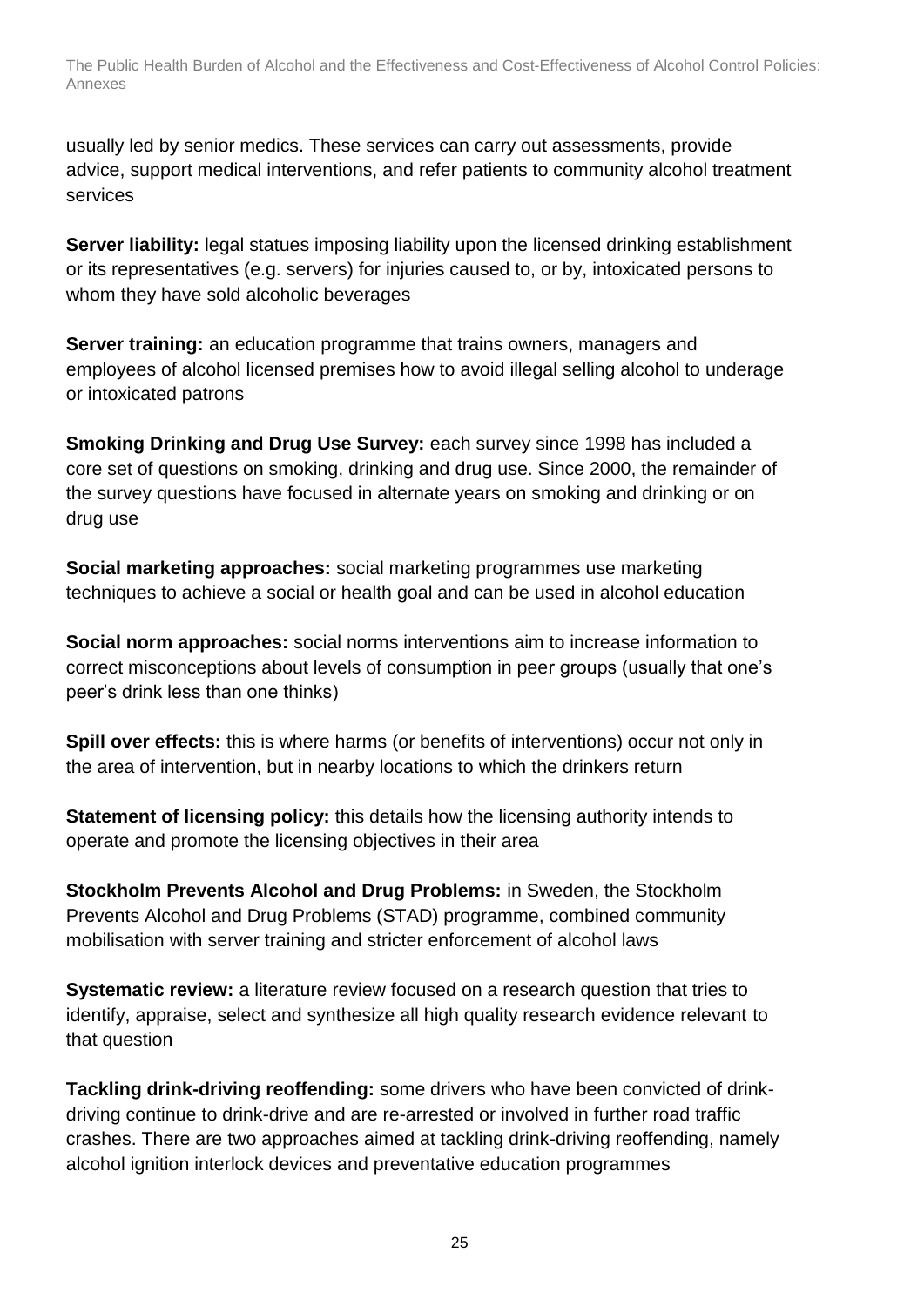**Taxation:** a financial charge or other levy imposed upon an individual (or entity) by a government such that failure to pay, or evasion of or resistance to collection, is punishable by law

**Time series analysis:** this is a type of research method which uses trend data to understand how a particular variable changes over time. For example, how alcohol consumption varies over time in relation to its price

**Treatment for people with harmful drinking and alcohol dependence:** the treatment for harmful drinking and alcohol dependence can be broadly separated into pharmacological treatments which use medications to support abstinence and prevent relapse and psychosocial treatments which apply psychological methods for the same goals

**Unit:** a way of expressing the quantity of pure alcohol in a drink. In the UK, one unit equals 10ml or 8g of pure alcohol, which is around the amount of alcohol the average adult can process in an hour

**Workplace interventions:** since the majority of adults are employed and spend a significant amount of time at work, the workplace may provide opportunities for implementing prevention strategies to reduce the harm caused by alcohol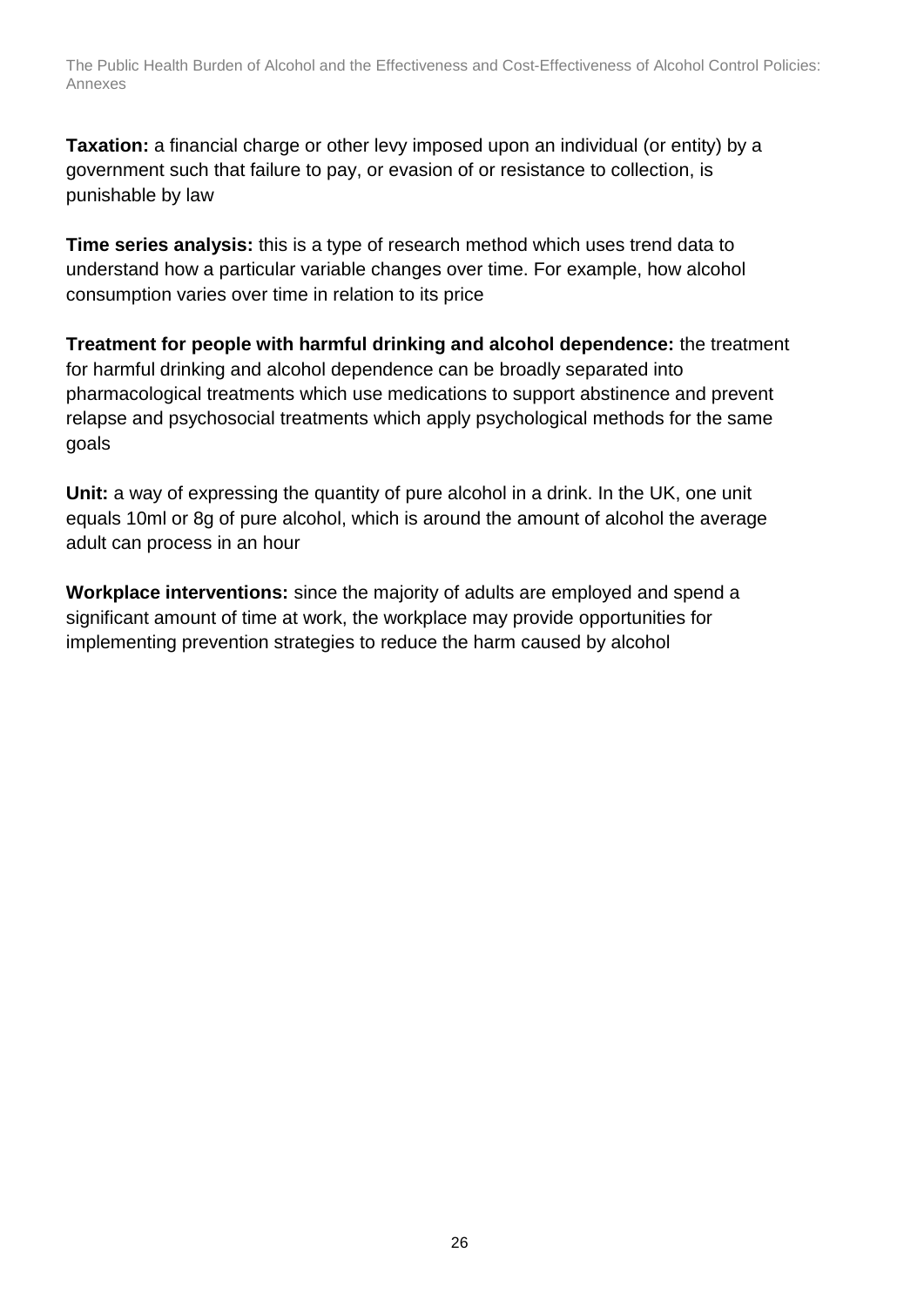# <span id="page-26-0"></span>Annexe 4

## <span id="page-26-1"></span>Minimum alcohol duty rates according to the EU directive

The EU directive<sup>1</sup> allows member states to apply reduced rates for:

- Beer <2.8% volume
- $\bullet$  Wine  $< 8.5\%$  volume

l

- $\bullet$  Intermediate products <15%
- Fermented beverages other than beer and wine < 8.5% volume

<sup>&</sup>lt;sup>1</sup> <http://eur-lex.europa.eu/legal-content/EN/TXT/PDF/?uri=CELEX:31992L0083&from=EN>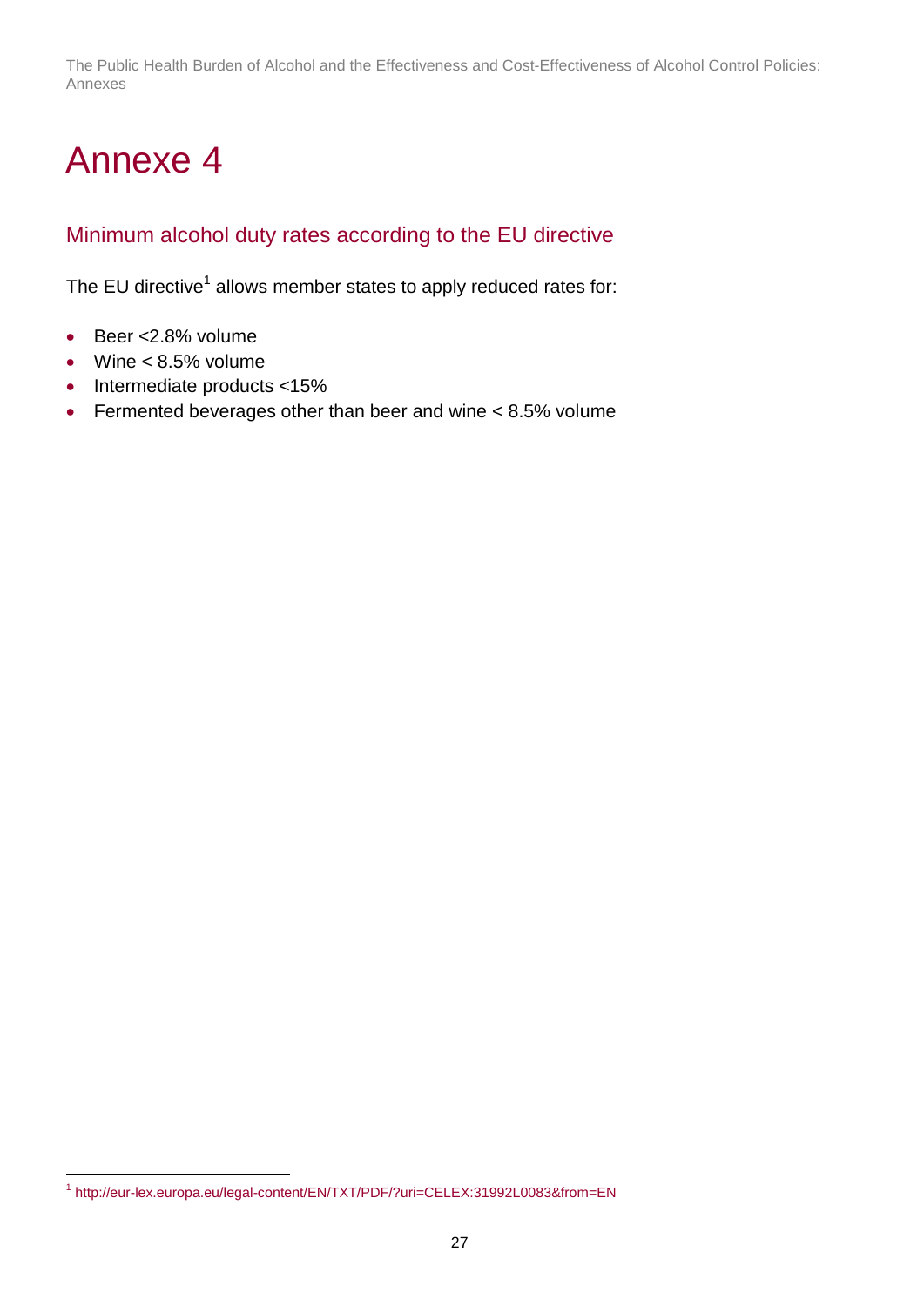# <span id="page-27-0"></span>Annexe 5

## <span id="page-27-1"></span>Rates of alcohol duty in the UK

#### **UK beer duties in British pounds (GBP), April 2016:**

| <b>Strength (ABV)</b>         | Beer Duty rate per litre for each % of<br>alcohol |
|-------------------------------|---------------------------------------------------|
| More than 1.2%, up to $2.8\%$ | 8.10 pence                                        |
| More than 2.8%, up to 7.5%    | 18.37 pence                                       |
| More than 7.5%                | 23.85 pence                                       |

#### **UK cider duties in British pounds (GBP), April 2016:**

| <b>Type of cider</b><br>or perry | <b>Strength (ABV)</b>             | <b>Rate per litre</b> |
|----------------------------------|-----------------------------------|-----------------------|
| <b>Still</b>                     | More than 1.2%, up to 7.5%        | 38.87 pence           |
| Still                            | More than 7.5% but less than 8.5% | 58.75 pence           |
| Sparkling                        | More than 1.2%, up to 5.5%        | 38.87 pence           |
| Sparkling                        | More than 5.5% but less than 8.5% | 268.99 pence          |

#### **UK wine duties in British pounds (GBP), April 2016:**

| Type of wine or made-<br>wine | <b>Strength (ABV)</b>            | <b>Rate per</b><br><b>litre</b> |
|-------------------------------|----------------------------------|---------------------------------|
| <b>Still</b>                  | More than 1.2%, up to $4\%$      | 85.60 pence                     |
| <b>Still</b>                  | More than 4%, up to 5.5%         | 117.72                          |
|                               |                                  | pence                           |
| <b>Still</b>                  | More than $5.5\%$ , up to $15\%$ | 277.84                          |
|                               |                                  | pence                           |
| Still                         | More than 15%, up to 22%         | 370.41                          |
|                               |                                  | pence                           |
| Sparkling                     | More than 5.5% but less than     | 268.99                          |
|                               | 8.5%                             | pence                           |
| Sparkling                     | More than $8.5\%$ , up to $15\%$ | 355.87                          |
|                               |                                  | pence                           |

#### **UK spirits in British pounds (GBP), April 2016:**

£27.66 per litre of pure alcohol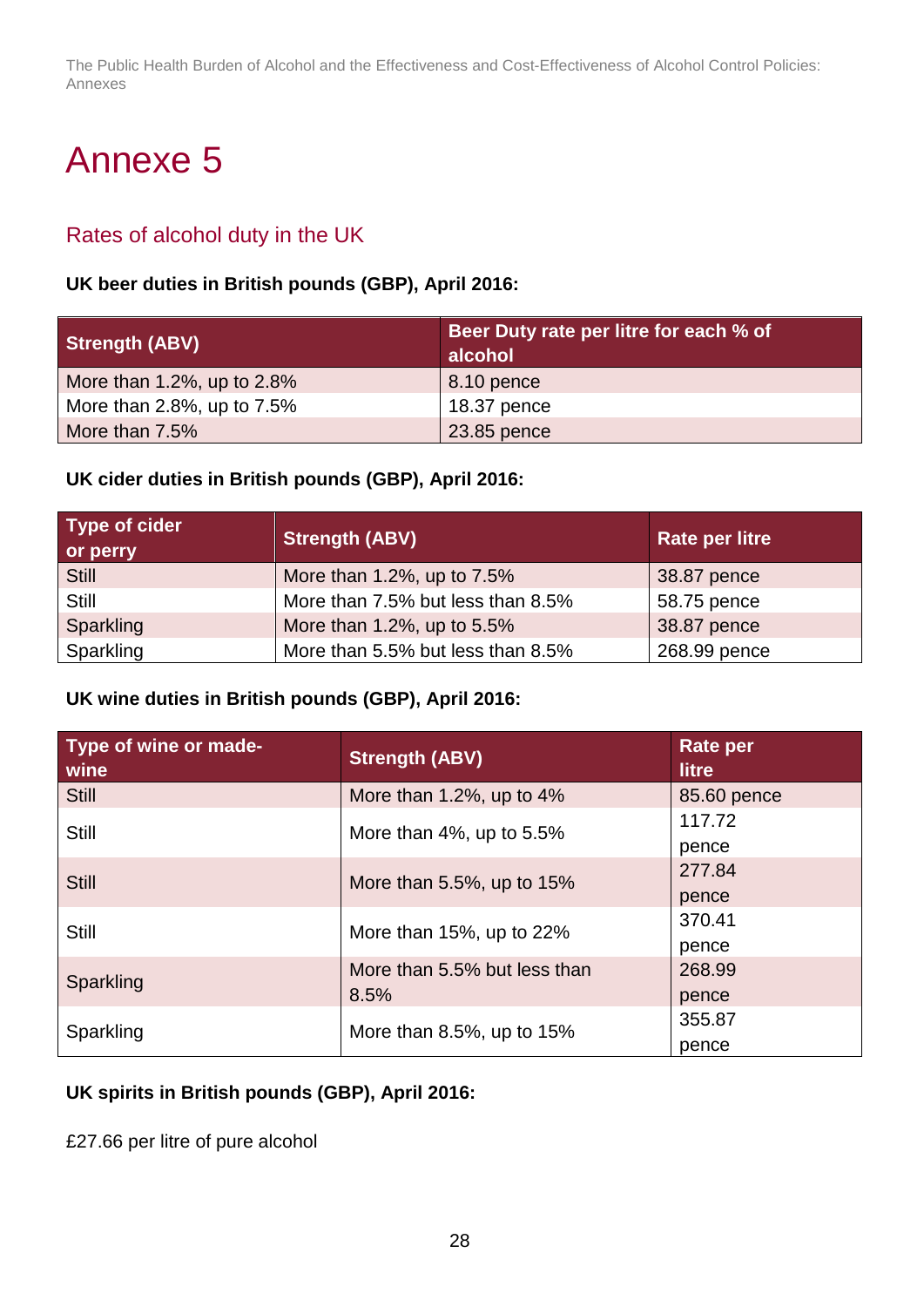## <span id="page-28-0"></span>Annexe 6

## <span id="page-28-1"></span>Definitions of drinker type by gender

| <b>Average units per week</b> | Males'              | <b>Females</b>      |
|-------------------------------|---------------------|---------------------|
| Moderate                      | $\le$ $=$ 21        | $\leq$ 14           |
| Increasing risk               | $>21$ and $\leq 50$ | $>14$ and $\leq 35$ |
| High risk                     | $>50$               | $>35$               |

Note: Guidelines on moderate drinking have since been revised down to 14 units per week for men and women following the Chief Medical Officers review (13)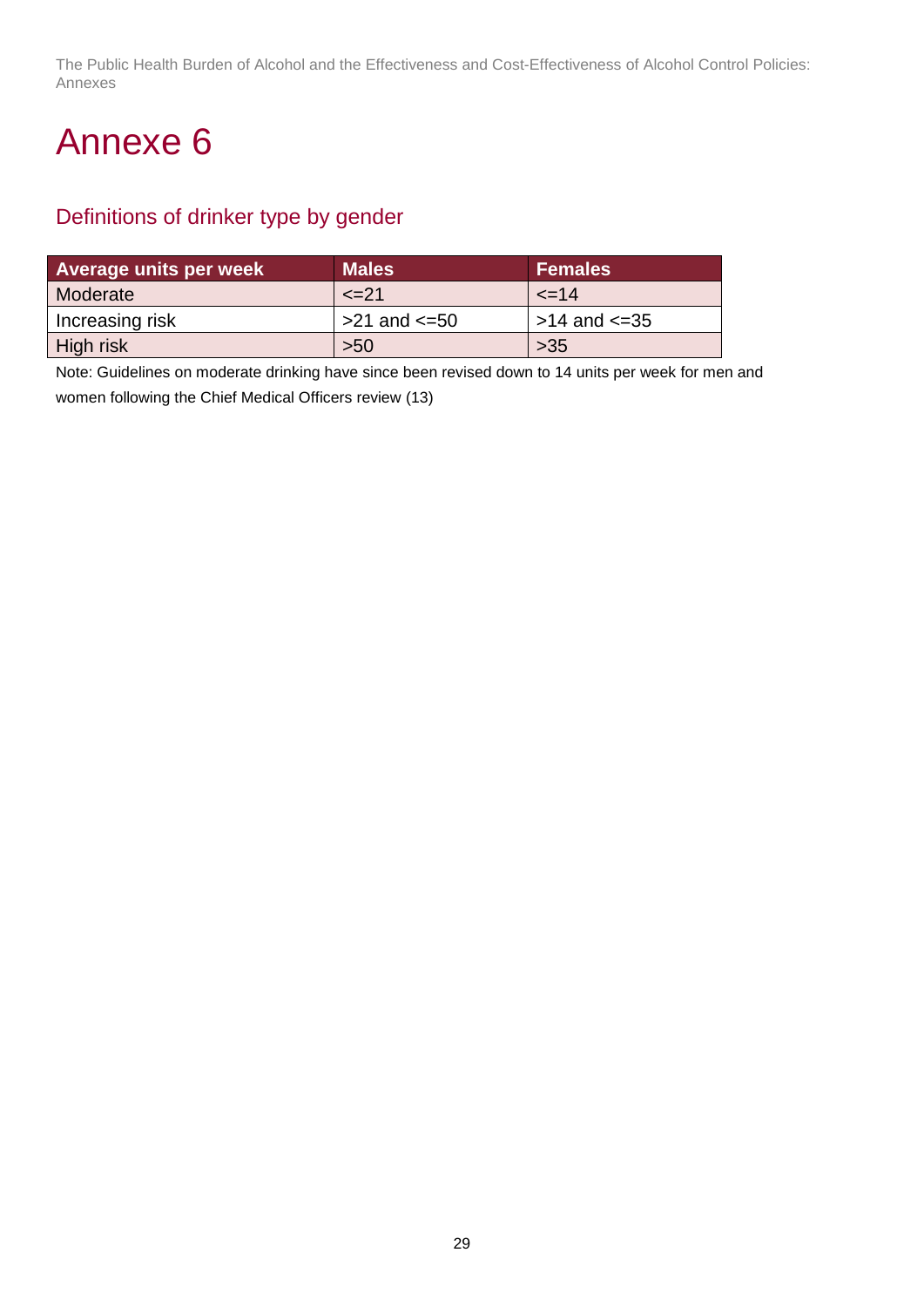# <span id="page-29-0"></span>Annexe 7

## <span id="page-29-1"></span>Key search terms used in this review

### Terms relating to alcohol-related harm

{alcohol} AND {diabetes} OR {atrial fibrillation} OR {dementia} OR {Alzheimer\} OR {epilepsy} OR {heart disease} OR {cardiovascular} OR {hypertension} OR {liver} OR {obes\\*} OR {weight} OR {body mass index} OR {BMI} OR {pancreatitis} OR {pneumonia} OR {psoriasis} OR {sex\\*} OR {STI} OR {STD} OR {stroke} OR {suicide} AND {review} OR {meta};

OR {crime} OR {criminal} OR {violen\\*} OR {assault} OR {theft} OR {burglary} OR {prison} OR {probation} OR {domestic} OR {family} OR {CHILD\\*} OR {relationship} OR {parent} OR AND {review} OR {meta};

AND {econom\\*} OR {cost\\*} OR {pric\\*} OR {cost-effectiveness} OR {cost-utility} OR {cost-benefit} OR {budget\\*} OR {qaly} OR {daly} OR {value for money} OR {return on investment};

## Terms relating to alcohol control policies

{alcohol} AND {pric\\*} OR {tax} OR {cost} AND {review} OR {meta}; OR {alcohol} AND {density} OR {hours} OR {days} OR {spatial} OR {temporal} OR {licen\\*} OR {street drinking} OR {drinking ban} OR {server} AND {review} OR {meta};

OR {alcohol} AND {marketing} OR {advert\\*} OR {promot\\*} OR {campaigns} OR {mass media} OR {education} OR {label\\*} OR {responsibility deal} AND {review} OR {meta};

OR {alcohol} AND {identification} OR {screening} OR {intervention} OR {brief} OR {advice} OR {information} AND {review} OR {meta};

{alcohol} AND {blood} OR {breath} OR {enforce\\*} OR {graduated} OR {designated} OR {interlock} OR {licence revocation} OR {licence suspens\\*} AND {driv\\*} AND {review} OR {meta};

AND {econom\\*} OR {cost\\*} OR {pric\\*} OR {cost-effectiveness} OR {costutility} OR {cost-benefit} OR {budget\\*} OR {qaly} OR {daly} OR {value for money} OR {return on investment};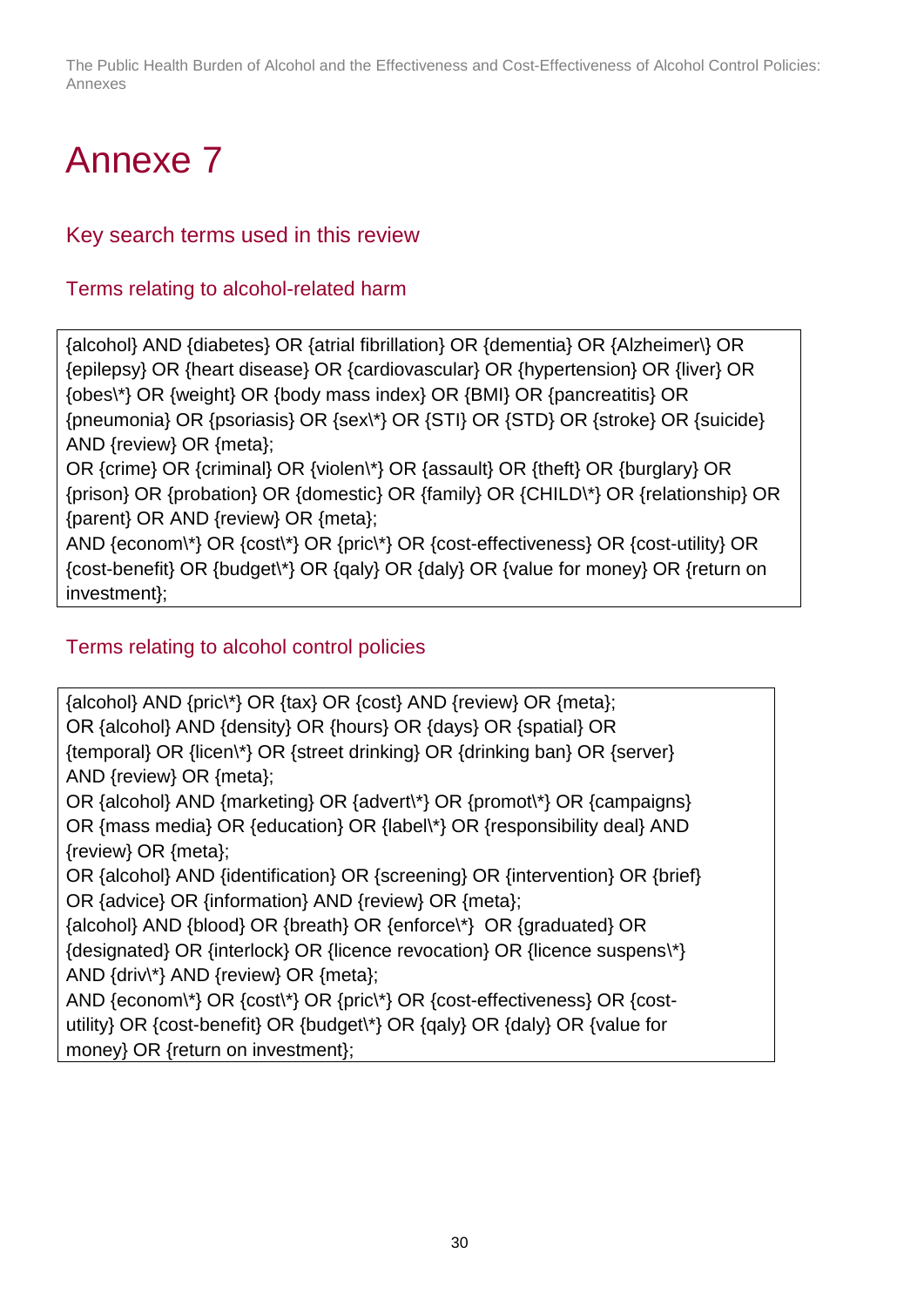# <span id="page-30-0"></span>References

- 1. Ganann R, Ciliska D, Thomas H. Expediting systematic reviews: methods and implications of rapid reviews. Implement Sci. 2010;5:56.
- 2. Featherstone RM, Dryden DM, Foisy M, Guise J-M, Mitchell MD, Paynter RA, et al. Advancing knowledge of rapid reviews: an analysis of results, conclusions and recommendations from published review articles examining rapid reviews. Syst Rev. 2015;4:50.
- 3. Calling time: the nation's drinking as a major health issue. [Internet]. The Academy of Medical Sciences; 2004. Available from: http://www.acmedsci.ac.uk/policy/policy/callingtime-the-nations-drinking-as-a-major-health-issue/
- 4. Bruun K. Alcohol control policies in public health perspective. New Brunswick,: The Finnish Foundation for Alcohol Studies; 1975.
- 5. Edwards G. Alcohol policy and the public good. Addiction. 1997;S73-79.
- 6. Babor T, Caetano R, Casswell S, Edwards G, Giesbrecht N, Graham, K, et al. Alcohol: No Ordinary Commodity. Oxford: Research and Public Policy Oxford University Press; 2010.
- 7. Global status report on alcohol and health 2014. [Internet]. World Health Organisation; 2014. Available from: http://apps.who.int/iris/bitstream/10665/112736/1/9789240692763\_eng.pdf?ua=1
- 8. Tackling Harmful Alcohol Use [Internet]. Organisation for Economic Co-operation and Development; 2015. Available from: http://www.keepeek.com/Digital-Asset-Management/oecd/social-issues-migration-health/tackling-harmful-alcoholuse\_9789264181069-en#page1
- 9. The British Psychological Society, The Royal College of Psychiatrists. Alcohol-use disorders: The NICE guideline on diagnosis, assessment and management of harmful drinking and alcohol guidance. National Clinical Practice Guideline 115. [Internet]. NICE; 2011 [cited 2016 Nov 9]. Available from: https://www.nice.org.uk/guidance/cg115/evidence/full-guideline-136423405
- 10. Guyatt GH, Oxman AD, Vist GE, Kunz R, Falck-Ytter Y, Alonso-Coello P, et al. GRADE: an emerging consensus on rating quality of evidence and strength of recommendations. BMJ. 2008 Apr 24;336(7650):924–6.
- 11. Guyatt GH, Oxman AD, Vist G, Kunz R, Brozek J, Alonso-Coello P, et al. GRADE guidelines: 4. Rating the quality of evidence--study limitations (risk of bias). J Clin Epidemiol. 2011 Apr;64(4):407–15.
- 12. Anderson P. A report on the impact of work place policies and programmes to reduce the harm done by alcohol to the economy [Internet]. Focus on Alcohol Safe Environments (FASE); 2010. Available from: http://www.faseproject.eu/content/bestanden/literaturestudy-alcohol-and-the-workplace.pdf